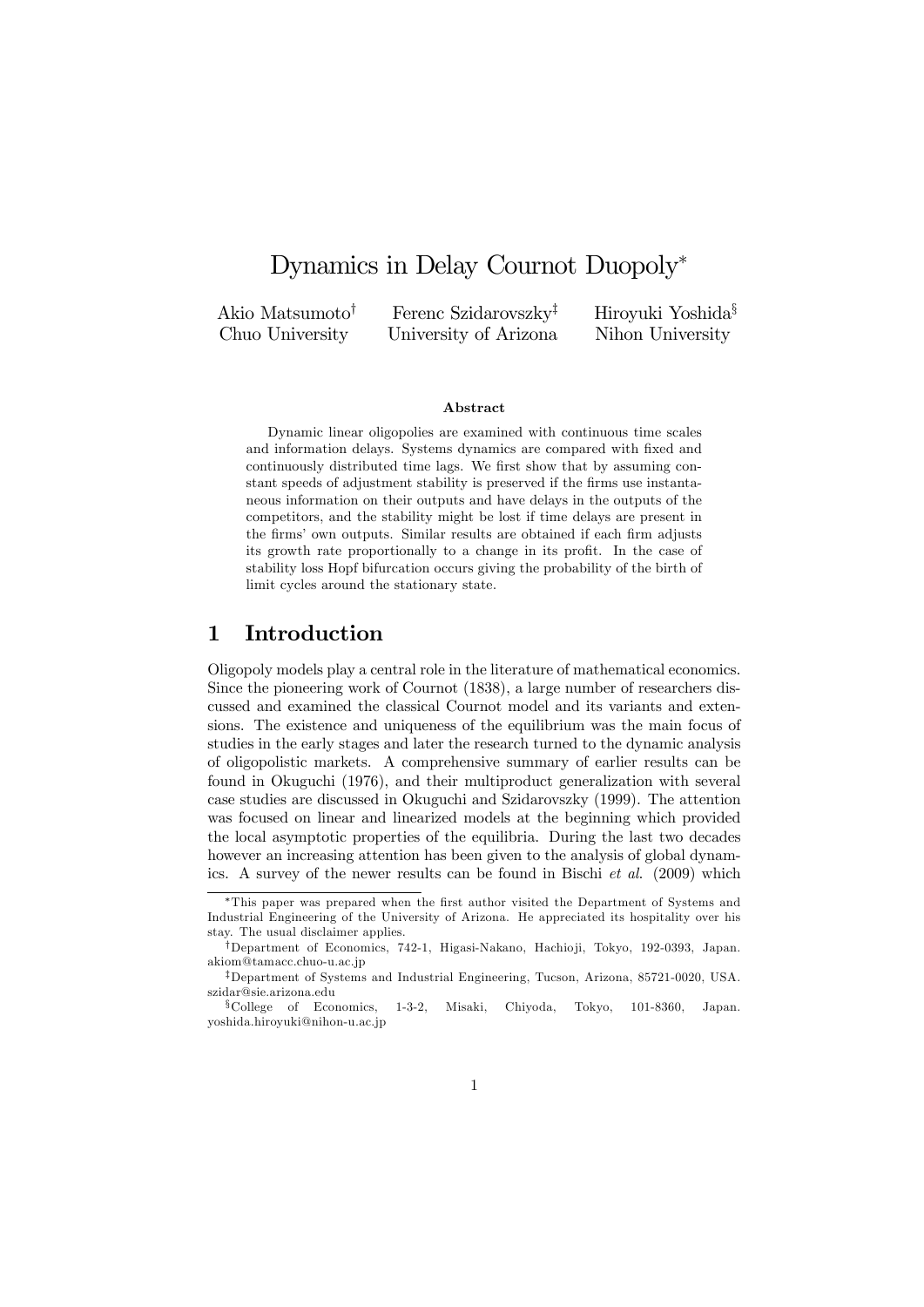contains models with both discrete and continuous time scales. The most common dynamic processes are based either on the gradients of the profit functions or on best responses. In both cases usually constant speeds of adjustment are assumed and very few studies consider output-dependent speeds of adjustment. In the case of discrete time scales we mention the works of Bischi and Naimuzada (1999) and Bischi and Lamantia (2002). In this paper continuous time scales will be considered.

In the cases of most models discussed earlier in the literature, it was assumed that each firm has instantaneous information about its own output and also on the outputs of the competitors. This assumption has mathematical convenience, however it is unrealistic in real economics, since there are always time delays due to determining and implementing decisions. In addition to these facts, in fast changing industries the firms do not want to follow sudden market changes, they rather want to react to averaged past information. Hence there are always time delays between the times when information is obtained and the times when the decisions are implemented.

Howroyd and Russel (1984) constructed a linear continuous dynamic oligopoly model in which the outputs were adaptively adjusted and the adjustments were subject to fixed time delays. Their conclusions were very clear: stability is not affected by the information lags about the rivals' outputs while it is affected by the information lags about the firms' own outputs. There are many economic situations in which the lags are uncertain or the firms are reacting to averaged past information. In such situations, continuously distributed time lags are useful. In this study, we have two main purposes: we first examine whether or not the Howroyd-Russel results still hold in a dynamic oligopoly model with continuously distributed time lags; second, we reconstruct the model such that the growth rate of the outputs are adjusted with the gradient method and show the existence of complex dynamics when a stationary state loses stability.

The paper is organized as follows. Section 2 constructs a basic duopoly model with linear price and cost functions. Section 3 assumes constant speed of adjustment and introduces information time delays into the basic model. Section 4 discusses a nonlinear extension of the basic model by adopting the growth rate adjustment process. Section 5 concludes the paper.

## 2 The Basic Model

Dynamics in a classical duopoly model is considered. Let  $x$  and  $y$  be the quantities produced by firm  $x$  and firm  $y$  with linear production costs where the marginal costs are denoted by  $c_x$  and  $c_y$ . The price function is also assumed to be linear,

$$
p = a - b(x + y)
$$
 with  $a > 0$  and  $b > 0$ .

The profit functions are given by

$$
\pi_x(x, y) = (a - b(x + y))x - c_x x
$$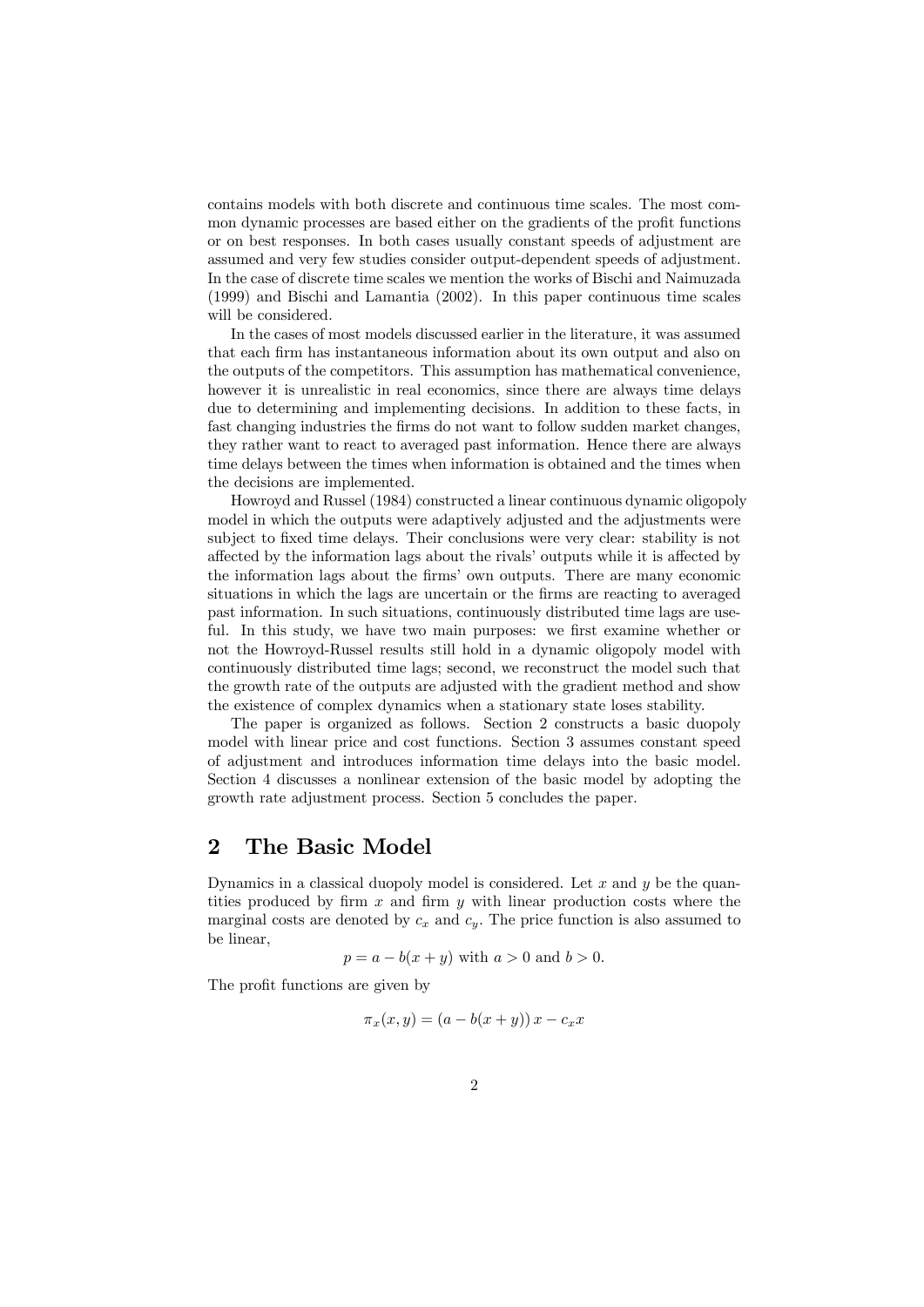$$
\pi_y(x, y) = (a - b(x + y)) y - c_y y.
$$

Firm  $x$  determines its output to maximize its profit with respect to  $x$  and so does firm y with respect to y. Assuming interior optimal points and solving the first-order conditions for the outputs yield the best reply function for firm  $x$ ,

$$
R_x(y) = \frac{a - c_x - by}{2b}
$$

and the best reply function for firm  $y$ ,

$$
R_y(x) = \frac{a - c_y - bx}{2b}.
$$

A Cournot point is an intersection of these best reply functions and its coordinates are

$$
x^c = \frac{a - 2c_x + c_y}{3b}
$$

and

$$
y^c = \frac{a - 2c_y + c_x}{3b}.
$$

In this paper we assume that the firms continuously adjust their outputs proportionally to the change in their profits (i.e., gradient dynamics),

$$
\dot{x} = \alpha(x) \frac{\partial \pi_x}{\partial x} \text{ and } \dot{y} = \beta(y) \frac{\partial \pi_y}{\partial y} \tag{1}
$$

where  $\alpha(x)$  and  $\beta(y)$  are positive adjustment functions of firm x and firm y.

## 3 Delay Linear Duopolies

In this section, we start with a simple case and assume constant adjustment coefficients:

**Assumption 1.**  $\alpha(x) = \alpha > 0$  and  $\beta(y) = \beta > 0$ .

The continuous dynamic duopoly model is

$$
\begin{cases}\n\dot{x}(t) = \alpha(a - c_x - 2bx(t) - by(t)) \\
\dot{y}(t) = \beta(a - c_y - bx(t) - 2by(t)).\n\end{cases}
$$
\n(2)

Using the best reply functions, the dynamic system can be rewritten as

$$
\begin{cases}\n\dot{x} = \bar{\alpha} (R_x(y) - x) \\
\dot{y} = \bar{\beta} (R_y(x) - y)\n\end{cases} \tag{3}
$$

and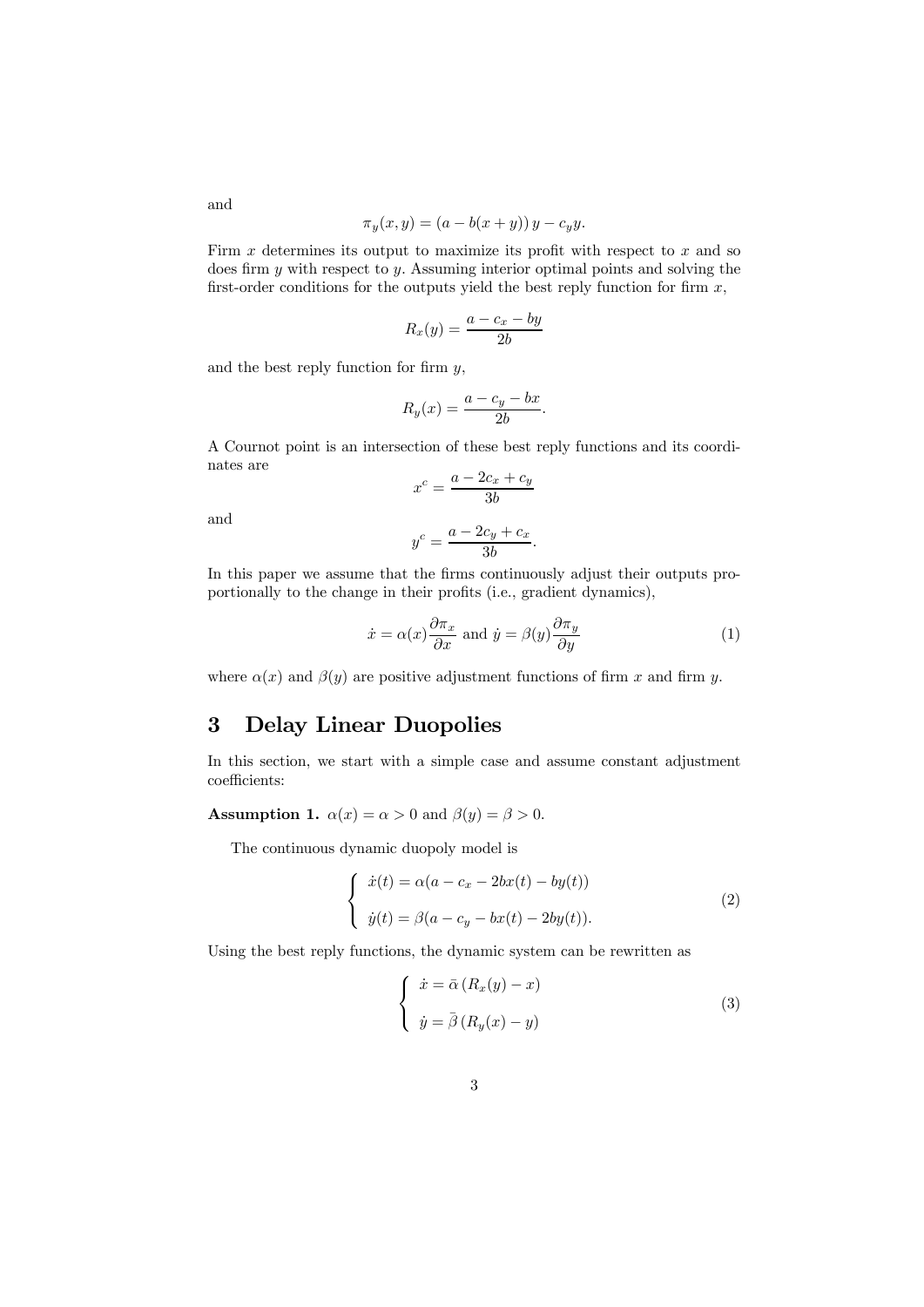where  $\bar{\alpha} = 2b\alpha$  and  $\bar{\beta} = 2b\beta$ . In system (3), each firm adaptively adjusts its output in such a way that the adjustment rate of the output is proportional to the difference between the profit maximizing output and the current output. That is, each firm adjusts its output into the direction toward its best reply. The transformation from  $(2)$  to  $(3)$  or *vice versa* implies that for the firms, the gradient adjustment of the output is the same as the adaptive adjustment toward best reply. To examine the stability of system (2), we consider its coefficient matrix,

$$
J = \begin{pmatrix} -2b\alpha & -b\alpha \\ -b\beta & -2b\beta \end{pmatrix}
$$

with trace

and determinant

 $det J = 3b^2 \alpha \beta > 0.$ 

 $tr\mathbf{J} = -2b(\alpha + \beta) < 0$ 

Since (2) is linear, and the above conditions imply local asymptotical stability, we confirm the following well-known result:

**Theorem 1** The continuous dynamic duopoly model  $(2)$  is globally asymptotically stable.

Howroyd and Russel (1986) introduced the fixed delay adjustment process in a general n-firm oligopoly model and showed two main conclusions: first, the information delays in the competitors' outputs are harmless to the stability of the models and second, stability is affected if all information available to the firms is subject to a delay. A duopoly version of their model is presented by

$$
\begin{cases}\n\dot{x}(t) = \alpha(a - c_x - 2bx(t - S_x) - by(t - T_x)) \\
\dot{y}(t) = \beta(a - c_y - bx(t - T_y) - 2by(t - S_y))\n\end{cases}
$$
\n(4)

where the firms adjust their current outputs based on delayed information at some preceding times  $t - S_i$  and  $t - T_i$  for  $i = x, y$ . They consider the situation based on information in which each firm experiences a time lag  $T_i$  in obtaining information about the rival's output and a time lag  $S_i$  in implementing information about its own output.

The characteristic equation of system (4) can be obtained by looking for the solutions as

$$
x(t) = e^{\lambda t}u
$$
 and  $y(t) = e^{\lambda t}v$ 

and substituting them into the corresponding homogeneous equations:

$$
\begin{cases} \lambda e^{\lambda t}u = \alpha (-2be^{\lambda (t-S_x)}u - be^{\lambda (t-T_x)}v), \\ \lambda e^{\lambda t}v = \beta (-be^{\lambda (t-T_y)}u - 2be^{\lambda (t-S_y)}v). \end{cases}
$$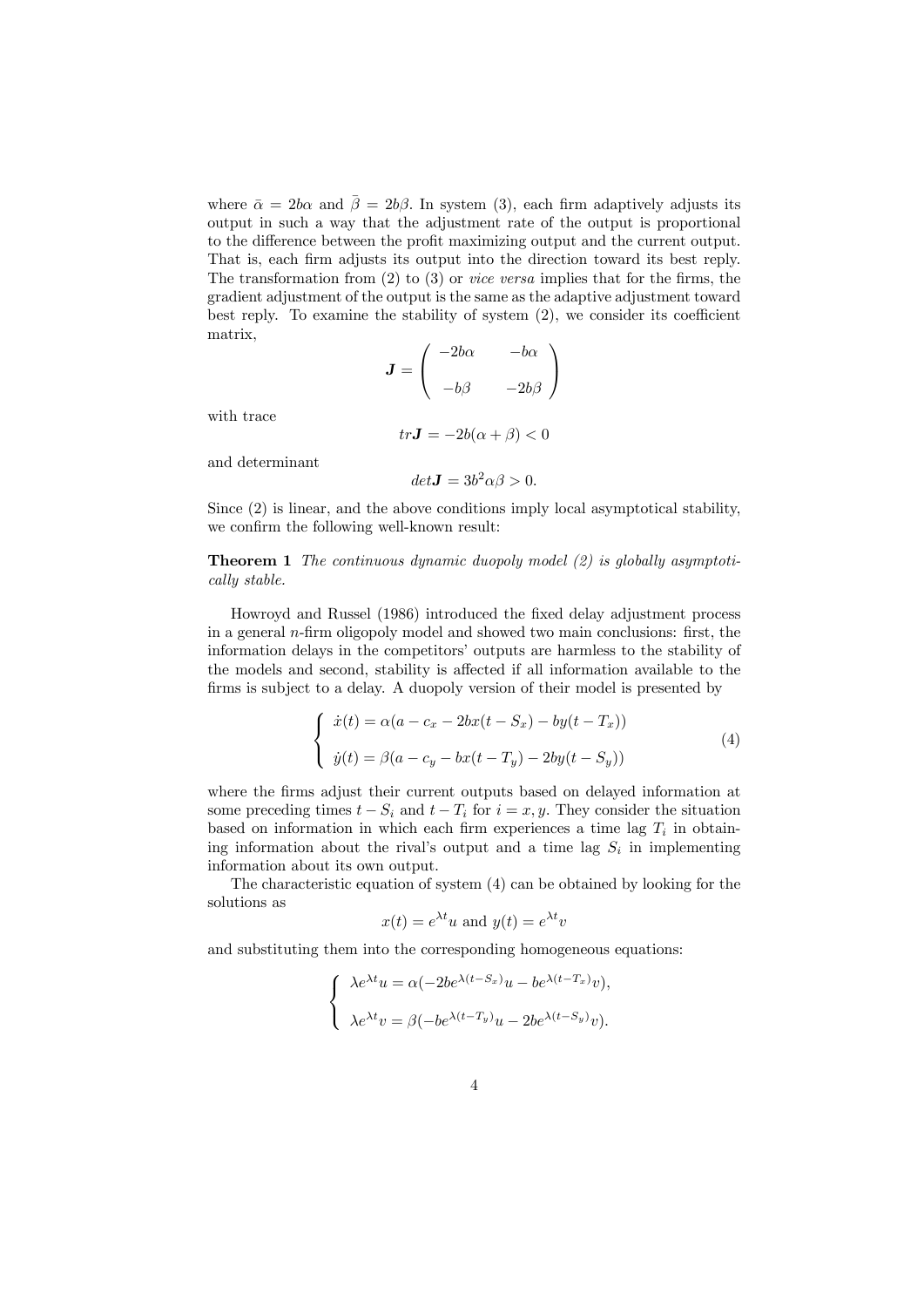Nontrivial solution exists if and only if the determinant of the coefficient matrix

$$
\boldsymbol{J}_F = \begin{pmatrix} \lambda + 2b\alpha e^{-\lambda S_x} & b\alpha e^{-\lambda T_x} \\ b\beta e^{-\lambda T_y} & \lambda + 2b\beta e^{-\lambda S_y} \end{pmatrix}
$$
(5)

is zero, which provides a mixed exponential-polynomial equation for  $\lambda$ :

$$
(\lambda + 2b\alpha e^{-\lambda S_x}) (\lambda + 2b\beta e^{-\lambda S_y}) - b^2 \alpha \beta e^{-\lambda T_x} e^{-\lambda T_y} = 0.
$$

Multiplying both sides by  $e^{\lambda S_x}e^{\lambda S_y}e^{\lambda T_x}e^{\lambda T_y}$ , we get

$$
\left(\lambda e^{\lambda S_x} + 2b\alpha\right)\left(\lambda e^{\lambda S_y} + 2b\beta\right)e^{\lambda T_x}e^{\lambda T_y} - b^2\alpha\beta e^{\lambda S_x}e^{\lambda S_y} = 0.
$$
 (6)

To clarify the effects caused by the time lags on dynamics, we first examine the case in which the firms adjust their outputs using correct information on their own outputs and have uncertainty about their rival's output (i.e.,  $S_x$  =  $S_y = 0$  while  $T_x > 0$  and  $T_y > 0$ ) and then consider the opposite case in which the firms have lags on their outputs (i.e.,  $T_x = T_y = 0$  while  $S_x > 0$  and  $S_y > 0$ ).

Substituting  $S_x = S_y = 0, T_x > 0$  and  $T_y > 0$  into (6), we obtain the characteristic equation

$$
(\lambda + 2b\alpha)(\lambda + 2b\beta) - b^2\alpha\beta e^{-\lambda(T_x + T_y)} = 0.
$$

Notice first that  $\lambda = 0$  cannot be a solution. So assume that  $\lambda \neq 0$  and  $R(\lambda) \geq 0$ where  $\lambda = \mu + i\xi$ . Then we have

$$
|\lambda + 2b\alpha| |\lambda + 2b\beta| \ge 4b^2\alpha\beta
$$

and

$$
\left|b^2\alpha\beta e^{-\lambda(T_x+T_y)}\right| = b^2\alpha\beta \left|e^{-\mu(T_x+T_y)}\right| \left|e^{-i\xi(T_x+T_y)}\right| \le b^2\alpha\beta
$$

The last two inequalities imply that no  $\lambda$  with  $R(\lambda) \geq 0$  can solve the characteristic equation. Hence any solution of the characteristic equation must have negative real parts. The information lags on the rival's outputs are harmless and do not affect the stability of (4).

Taking  $T_x = T_y = 0$ ,  $S_x > 0$  and  $S_y > 0$  and repeating the same procedure yield the characteristic equation of the form

$$
\lambda^2 - b^2 \alpha \beta + 2b \alpha \lambda e^{-\lambda S_x} + 2b \beta \lambda e^{-\lambda S_y} + 4b^2 \alpha \beta e^{-\lambda (S_x + S_y)} = 0.
$$
 (7)

In the absence of information lags, the linear system (4) is locally asymptotically stable. The characteristic equation implies that  $\lambda = 0$  is not a solution of (7). By continuity, all eigenvalues of (7) have negative real parts for sufficiently small  $S_x + S_y > 0$ . Freedman and Rao (1986) estimated the range of  $S_x + S_y$  for which the Cournot point remains asymptotically stable. In particular, according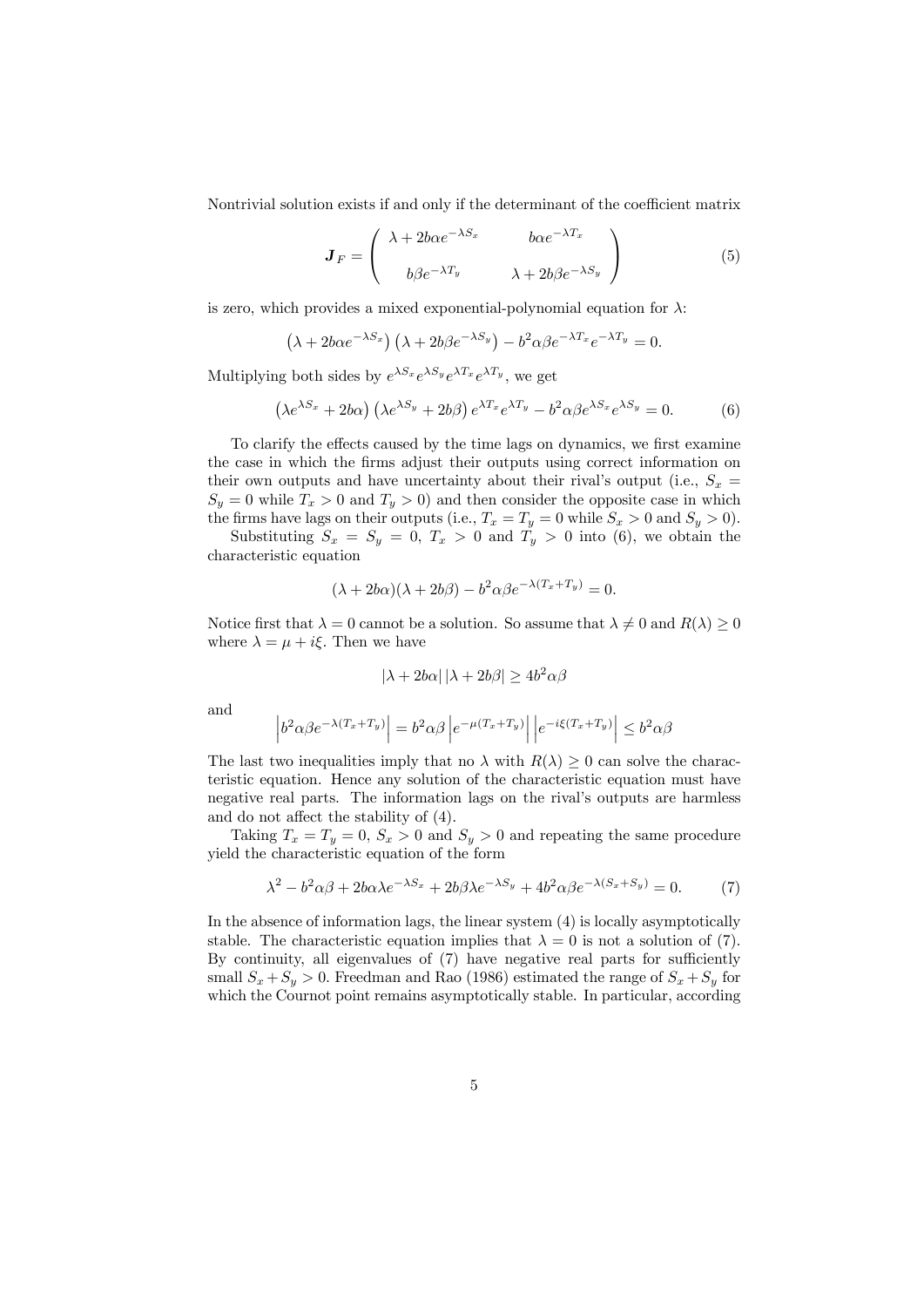to their theorem (i.e., (iv $\beta$ ) of Theorem 3.1), the following estimates on  $S_x$  and  $S_y$  imply asymptotical stability:

$$
\max[S_x, S_y] \le \Gamma,
$$
  

$$
S_x + S_y < \frac{\eta}{4b^2\alpha\beta},
$$
  

$$
Cos[\Gamma v_+] = \frac{\eta}{2b(\alpha + \beta)},
$$

where

$$
0 < \eta < 2b(\alpha + \beta)
$$
\n
$$
v_{+} = \frac{b}{2} \left\{ 2(\alpha + \beta) + \sqrt{(\alpha + \beta)^2 + 12\alpha\beta} \right\}.
$$

and

Figure 1 illustrates two time trajectories of x when 
$$
\alpha = \beta = 1
$$
,  $b = 1$  and  $\eta = 4$ .  
Under these parameter specifications, the Cournot point is asymptotically stable  
for  $\max[S_x, S_y] \leq 0.262$  and  $S_x + S_y < 1$ . We take  $S_x = 0.24$  and  $S_y = 0.26$   
in Figure 1(A) and  $S_x = 0.7$  and  $S_y = 0.8$  in Figure 1(B). It can be seen that  
the large information lags on the own outputs of the firms have an instabilitying  
effect. We thus have confirmed the results of Howard and Russell (1986) in the  
duopoly case.



Figure 1. Time trajectories of  $x(t)$  generated by (4)

In real economic situations, the lags are usually uncertain and can be considered to be fixed only under special circumstances. Therefore, we will model time lags in a continuously distributed manner. Given Assumption 1, the continuous dynamic duopoly model with continuously distributed time lags is

$$
\begin{cases}\n\dot{x}(t) = \alpha(a - c_x - 2bx^{\varepsilon}(t) - by^{\varepsilon}(t)), \\
\dot{y}(t) = \beta(a - c_y - bx^{\varepsilon}(t) - 2by^{\varepsilon}(t)),\n\end{cases}
$$
\n(8)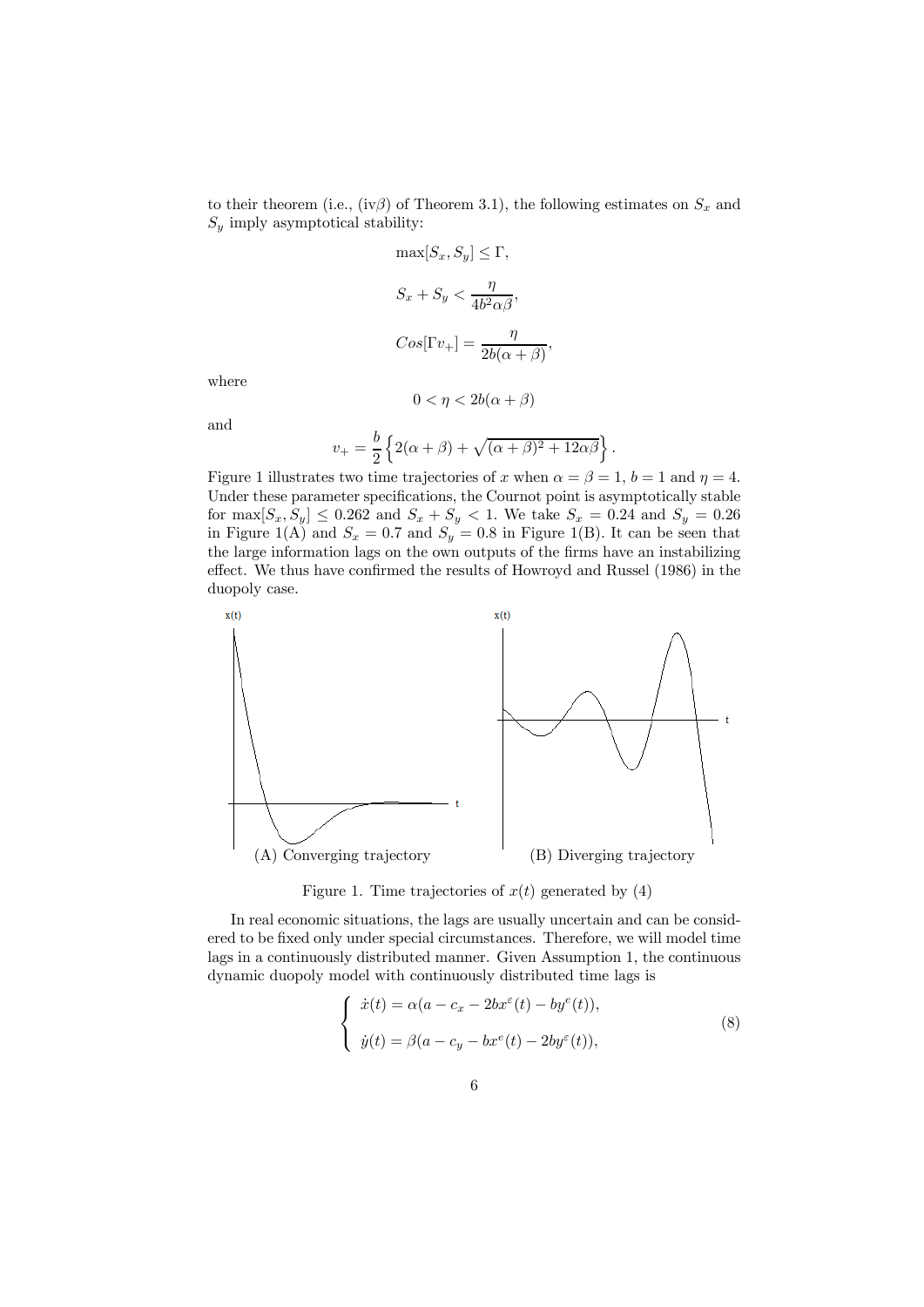with expectations on its own outputs

$$
x^{\varepsilon}(t) = \int_0^t \omega(t - s, S_x, n_x) x(s) ds \text{ and } y^{\varepsilon}(t) = \int_0^t \omega(t - s, S_y, n_y) y(s) ds
$$

and expectations on its rival's outputs

$$
x^{e}(t) = \int_0^t \omega(t - s, T_x, m_x)x(s)ds
$$
 and 
$$
y^{e}(t) = \int_0^t \omega(t - s, T_y, m_y)y(s)ds.
$$

The weighting function  $\omega$  is assumed to have the form

$$
\omega(t-s,\Gamma,\ell) = \begin{cases} \frac{1}{\Gamma}e^{-\frac{t-s}{\Gamma}} & \text{if } \ell = 0, \\ \frac{1}{\ell!} \left(\frac{\ell}{\Gamma}\right)^{\ell+1} (t-s)^{\ell} e^{-\frac{\ell(t-s)}{\Gamma}} & \text{if } \ell \ge 1. \end{cases}
$$
(9)

Here we assume that  $\Gamma > 0$  and  $\ell$  is a nonnegative integer. Substituting (9) into the expectation formations defined above, and the resulting expressions of the expectations into (8) yield a system of integro-differential equations. In order to analyze the dynamic behavior of the system, we consider the corresponding homogeneous system. Letting  $x_{\delta}$  and  $y_{\delta}$  denote the deviations of x and y from their Cournot levels of outputs,  $x^c$  and  $y^c$ , the homogeneous system can be formulated as follows:

$$
\begin{cases}\n\dot{x}_{\delta} = \alpha \left\{-2b \int_0^t \omega(t-s, S_x, n_x) x_{\delta}(s) ds - b \int_0^t \omega(t-s, T_x, m_x) y_{\delta}(s) ds\right\}, \\
\dot{y}_{\delta} = \beta \left\{-b \int_0^t \omega(t-s, T_y, m_y) x_{\delta}(s) ds - 2b \int_0^t \omega(t-s, S_y, n_y) y_{\delta}(s) ds\right\}.\n\end{cases} \tag{10}
$$

We seek the solutions in the exponential form

 $x_\delta(t) = e^{\lambda t}u$  and  $y_\delta(t) = e^{\lambda t}v$ .

Substituting these solutions into equation (10) and arranging terms yield

$$
\left(\lambda + 2b\alpha \int_0^t \omega(t-s, S_x, n_x) e^{-\lambda(t-s)} ds\right) u + b\alpha \int_0^t \omega(t-s, T_x, m_x) e^{-\lambda(t-s)} ds \cdot v = 0,
$$
  

$$
b\beta \int_0^t \omega(t-s, T_y, m_y) e^{-\lambda(t-s)} ds \cdot u + \left(\lambda + 2b\beta \int_0^t \omega(t-s, S_y, n_y) e^{-\lambda(t-s)} ds\right) v = 0.
$$

Introducing a new variable  $z = t - s$ , we can simplify the integral terms by noticing that

$$
\int_0^t \omega(t-s,\Gamma,\ell)e^{-\lambda(t-s)}ds = \int_0^t \omega(z,\Gamma,\ell)e^{-\lambda z}dz.
$$

Allowing  $t \to \infty$ , we have

$$
\lim_{t \to \infty} \int_0^t \omega(z, \Gamma, \ell) e^{-\lambda z} dz = \left(1 + \frac{\lambda \Gamma}{q}\right)^{-(\ell+1)}
$$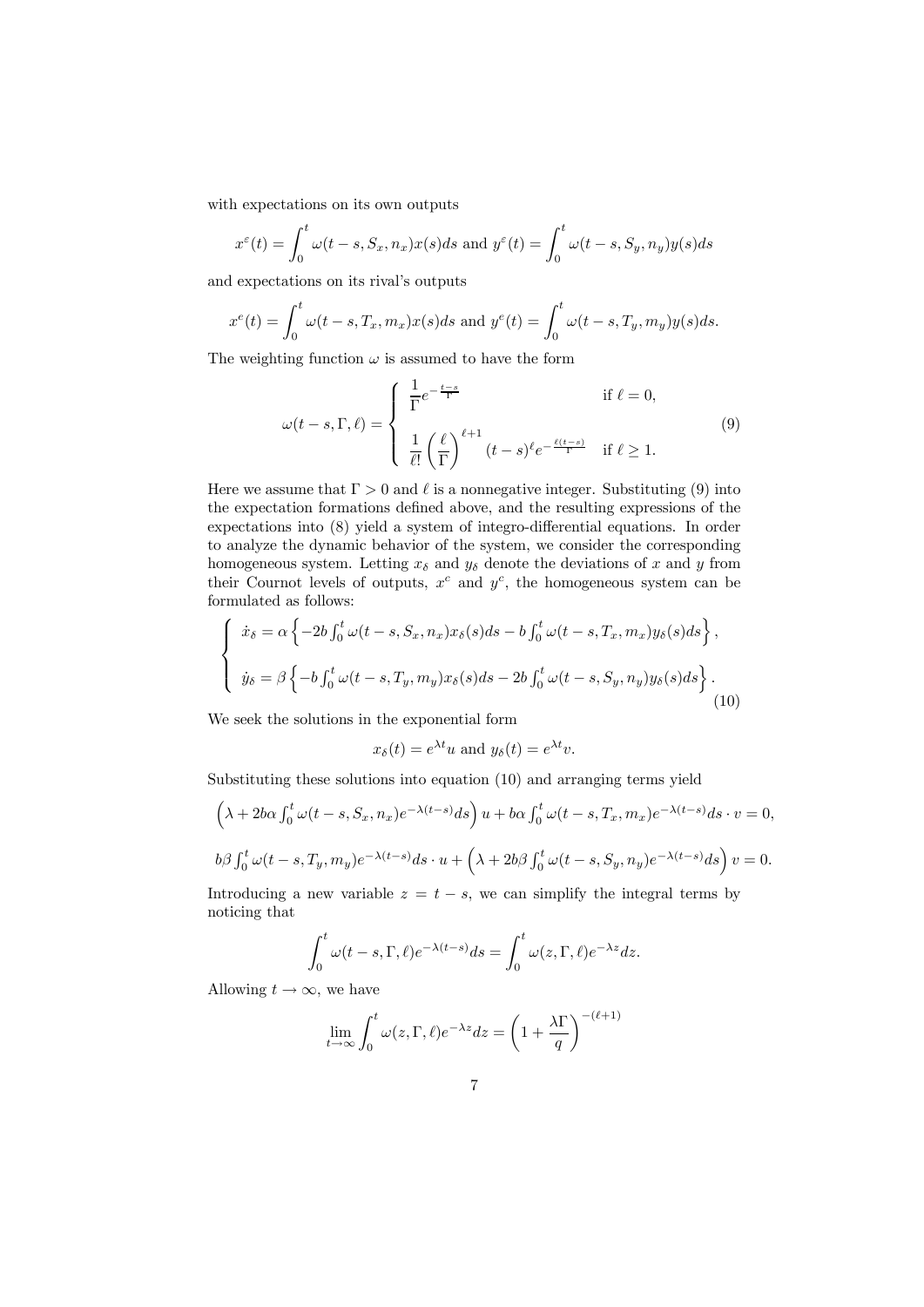with

$$
q = \begin{cases} 1 & \text{if } \ell = 0, \\ \ell & \text{if } \ell \ge 1. \end{cases}
$$

Then equations (10) can be simplified as

$$
\begin{cases}\n\left(\lambda + 2b\alpha \left(1 + \frac{\lambda S_x}{q_x}\right)^{-(n_x+1)}\right)u + b\alpha \left(1 + \frac{\lambda T_x}{\bar{q}_x}\right)^{-(m_x+1)}v = 0 \\
b\beta \left(1 + \frac{\lambda T_y}{\bar{q}_y}\right)^{-(m_y+1)}u + \left(\lambda + 2b\beta \left(1 + \frac{\lambda S_y}{q_y}\right)^{-(n_y+1)}\right)v = 0.\n\end{cases}
$$

which can be rewritten in the matrix form:

$$
\left(\begin{array}{cc} A_x(\lambda) & B_x(\lambda) \\ B_y(\lambda) & A_y(\lambda) \end{array}\right) \left(\begin{array}{c} u \\ v \end{array}\right) = \left(\begin{array}{c} 0 \\ 0 \end{array}\right)
$$

where

$$
A_x(\lambda) = \left[\lambda \left(1 + \frac{\lambda S_x}{q_x}\right)^{n_x + 1} + 2b\alpha\right] \left(1 + \frac{\lambda T_x}{\bar{q}_x}\right)^{m_x + 1},
$$
  

$$
A_y(\lambda) = \left[\lambda \left(1 + \frac{\lambda S_y}{q_y}\right)^{n_y + 1} + 2b\beta\right] \left(1 + \frac{\lambda T_y}{\bar{q}_y}\right)^{m_y + 1},
$$
  

$$
B_x(\lambda) = ba\left(1 + \frac{\lambda S_x}{q_x}\right)^{n_x + 1}
$$

and

$$
B_y(\lambda) = b\beta \left( 1 + \frac{\lambda S_y}{q_y} \right)^{n_y + 1}.
$$

A non-trivial solution exists if and only if

$$
A_x(\lambda)A_y(\lambda) - B_x(\lambda)B_y(\lambda) = 0.
$$
\n(11)

We denote the left hand side by  $\varphi(\lambda)$  and call it the characteristic polynomial of system (10).

There is an interesting relation between the characteristic polynomials (6) and (11) of the systems with fixed and continuously distributed time lags. Assume that  $n_x$ ,  $n_y$ ,  $m_x$  and  $m_y$  converge to infinity. Since  $q_i = n_i - 1$  and  $\bar{q}_i = m_i - 1$  for  $i = x, y$ , we have the limits

$$
A_x(\lambda) \to (\lambda e^{\lambda S_x} + 2b\alpha) e^{\lambda T_x},
$$
  
\n
$$
A_y(\lambda) \to (\lambda e^{\lambda S_y} + 2b\beta) e^{\lambda T_y},
$$
  
\n
$$
B_x(\lambda) \to b\alpha e^{\lambda S_x}
$$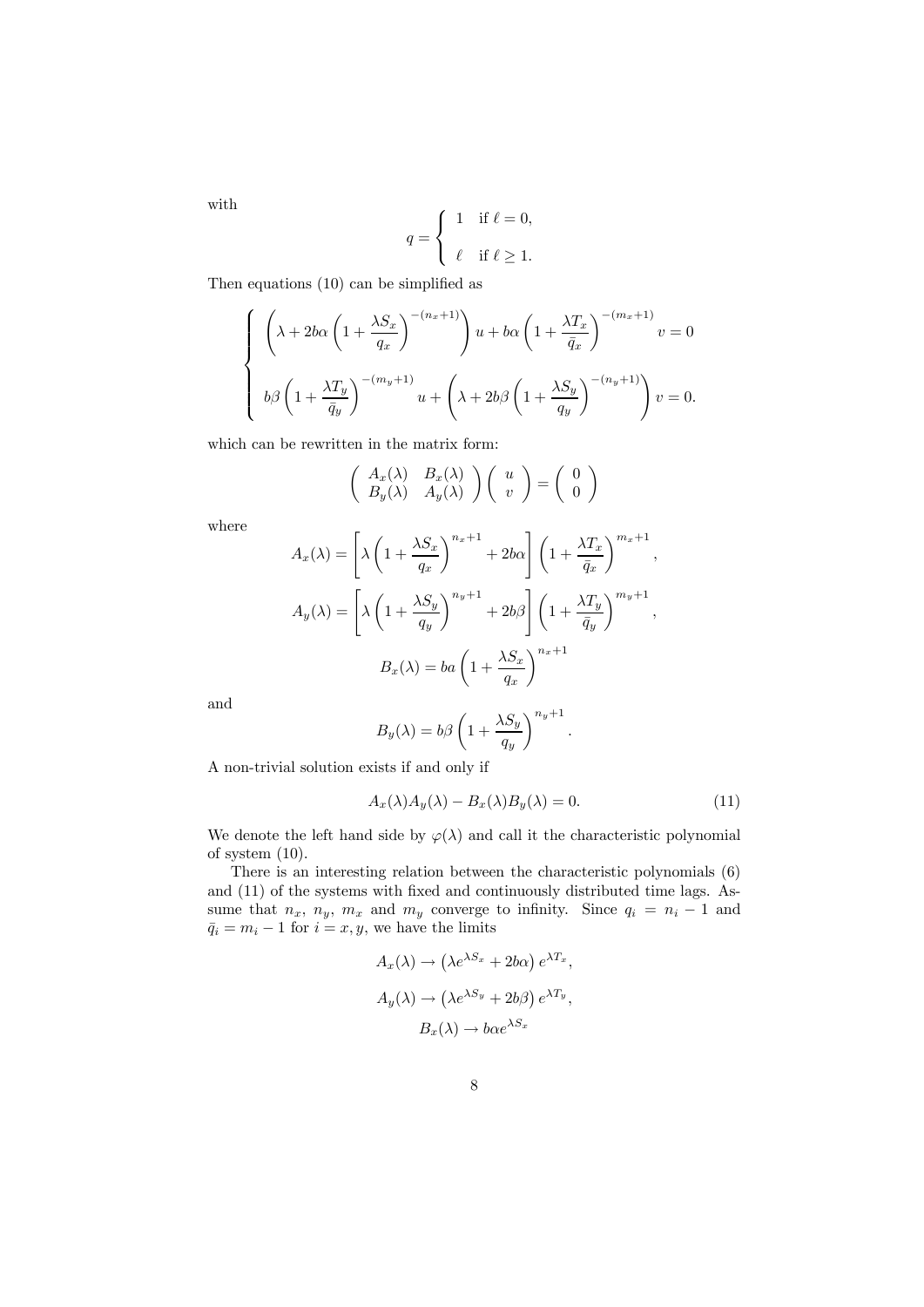$$
B_y(\lambda) \to b\beta e^{\lambda S_y},
$$

therefore in the limiting case, the characteristic equation of the continuously distributed delay model converges to the characteristic equation of the fixed delay model.

#### 3.1 Information lags about the rival's output

In this section we confine our analysis to the case in which firms experience no information lags on their own outputs:

**Assumption 2.**  $S_x = 0$  and  $S_y = 0$ .

Under Assumption 2, the characteristic equation has the form

$$
(\lambda + 2b\alpha)(\lambda + 2b\beta)\left(1 + \frac{\lambda T_x}{\bar{q}_x}\right)^{m_x + 1}\left(1 + \frac{\lambda T_y}{\bar{q}_y}\right)^{m_y + 1} - b^2\alpha\beta = 0 \tag{12}
$$

We will prove that all roots of equation  $(12)$  have negative real parts implying the global asymptotical stability of the Cournot point. Assume in contrary that there is a root  $\lambda = \alpha + i\beta$  with  $\alpha \geq 0$ . Notice first that with any real positive numbers  $A$  and  $B$ ,

$$
|A + B\lambda|^2 = |(A + B\alpha) + i(B\beta)|^2
$$
  
=  $(A + B\alpha)^2 + (B\beta)^2$   
 $\geq (A + B\alpha)^2$   
 $\geq A^2$ .

Therefore the two terms of (12) have to be different, since

$$
\left|(\lambda+2b\alpha)(\lambda+2b\beta)\left(1+\frac{\lambda T_x}{\bar q_x}\right)^{m_x+1}\left(1+\frac{\lambda T_y}{\bar q_y}\right)^{m_y+1}\right|\geq 4b^2\alpha\beta>b^2\alpha\beta.
$$

Consequently  $\lambda$  cannot satisfy equation (12). This observation implies that the stability part of the result of Howroyd and Russel (1986) remains true in the case of continuously distributed lags.

#### 3.2 Information lags on the own outputs

In this section we confine our analysis to the case in which the firms have no information lags on their rivals' outputs.

**Assumption 3.**  $T_x = 0$  and  $T_y = 0$ .

and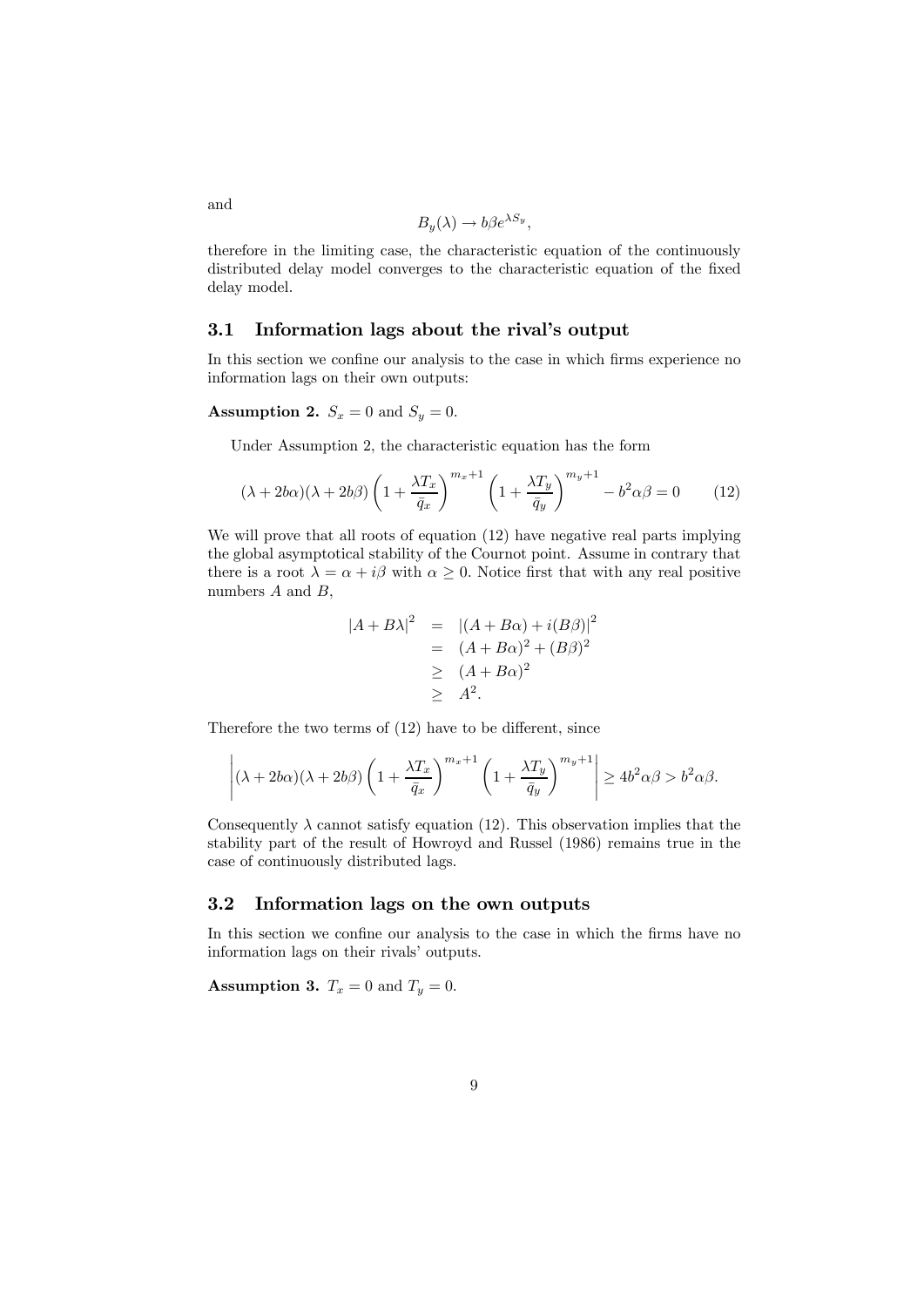Under Assumption 3, the characteristic equation has the form

$$
\left(\lambda \left(1 + \frac{\lambda S_x}{q_x}\right)^{n_x + 1} + 2b\alpha\right) \left(\lambda \left(1 + \frac{\lambda S_y}{q_y}\right)^{n_y + 1} + 2b\beta\right) - b^2 \alpha \beta \left(1 + \frac{\lambda S_x}{q_x}\right)^{n_x + 1} \left(1 + \frac{\lambda S_y}{q_y}\right)^{n_y + 1} = 0
$$
\n(13)

Since it is difficult to check whether the real parts of the roots are negative or positive in general, we will show some simple special cases in which analytical results can be obtained.

**Case 1.**  $S_x > 0$  with  $n_x = 0$  and  $S_y = 0$ .

As a special case, we assume first that firm  $x$  has information lag on its own output, however, firm  $y$  uses instantaneous information about its own output, that is,  $S_x > 0$  and  $S_y = 0$ . We also assume exponential weighting function with  $n_x = 0$ . Then equation (13) reduces to the following cubic equation:

$$
a_0\lambda^3 + a_1\lambda^2 + a_2\lambda + a_3 = 0
$$

where the coefficients are defined as

$$
a_0 = S_x > 0,
$$
  
\n
$$
a_1 = 1 + 2b\beta S_x > 0,
$$
  
\n
$$
a_2 = 2b(\alpha + \beta) - b^2 \alpha \beta S_x \ge 0,
$$
  
\n
$$
a_3 = 3b^2 \alpha \beta > 0.
$$

Furthermore, we have

$$
a_1 a_2 - a_0 a_3 = 2b \left\{ -b^2 \alpha \beta^2 S_x^2 + 2b \beta^2 S_x + (\alpha + \beta) \right\}.
$$
 (14)

If  $a_2 > 0$  and  $a_1 a_2 - a_0 a_3 > 0$  are confirmed, then the Routh-Hurwitz stability theorem implies that the system (10) is globally asymptotically stable. It suffices for our purpose to show that  $a_1a_2 - a_0a_3 > 0$  in this case since  $a_0 > 0$ ,  $a_1 > 0$ and  $a_3 > 0$  imply that  $a_2 > 0$ . Let  $f(S_x)$  be the right hand side of (14). Since  $f(0) > 0$  and  $f'(0) > 0$ , equation  $f(S_x) = 0$  has one positive root,

$$
S_x^0 = \frac{\beta + \sqrt{\alpha^2 + \alpha \beta + \beta^2}}{b\alpha\beta} > 0.
$$

Hence we have  $a_2 > 0$  and  $a_1 a_2 - a_0 a_3 > 0$  for  $S_x < S_x^0$ . We summarize this result as follows:

**Theorem 2** If  $S_x > 0$  with  $n_x = 0$  and  $S_y = 0$  under Assumption 3, then the delay dynamic system (8) is globally asymptotically stable when  $0 < S_x < S_x^0$ and it is unstable when  $S_x > S_x^0$  where

$$
S_x^0 = \frac{\beta + \sqrt{\alpha^2 + \alpha\beta + \beta^2}}{b\alpha\beta}.
$$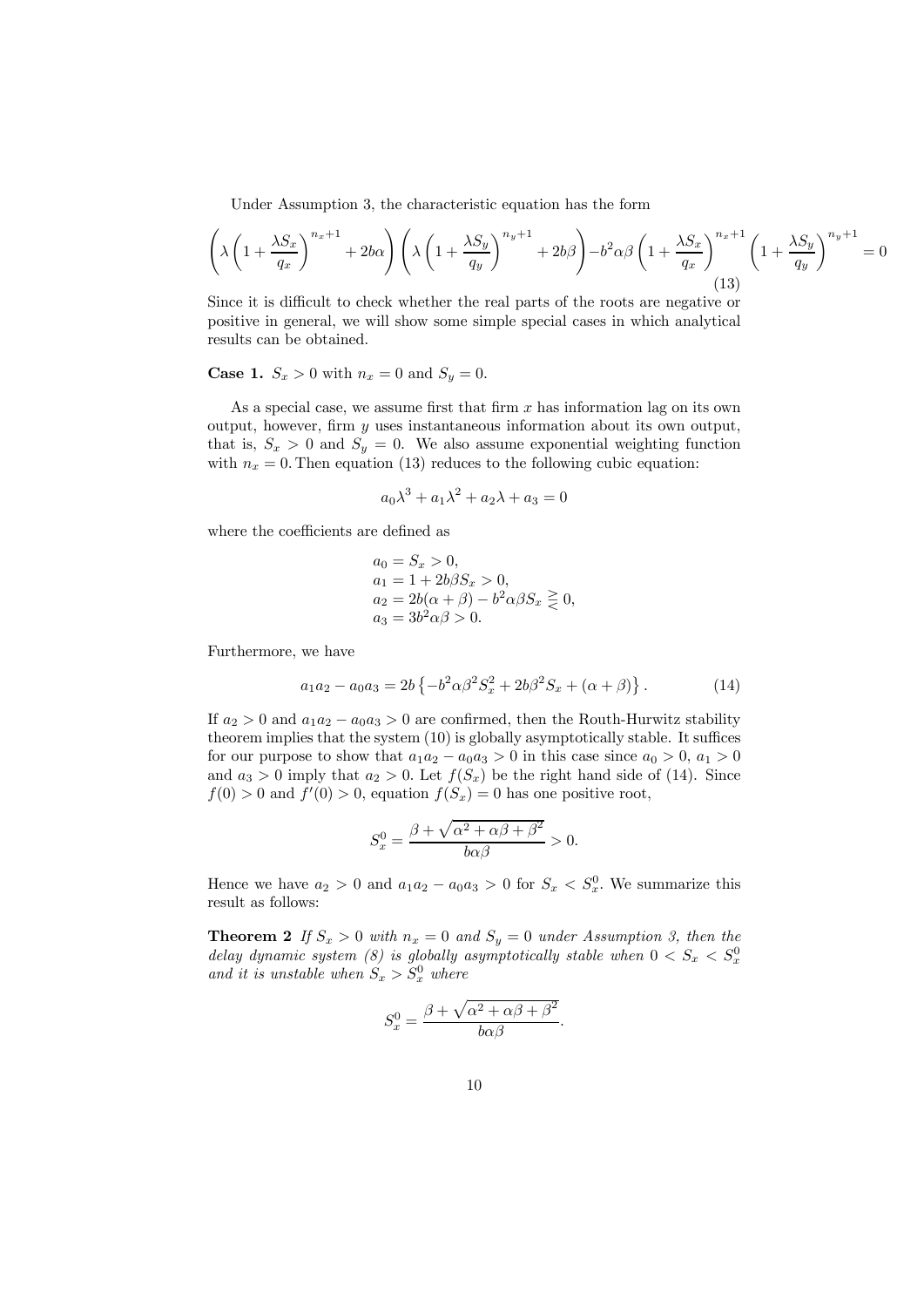**Case 2.**  $S_x > 0$  with  $n_x = 0$  and  $S_y > 0$  with  $n_y = 0$ .

In the second special case, we assume that both firms have information lags about their own outputs and have exponentially declining weighting functions. Then equation (12) reduces to the following fourth degree polynomial equation:

$$
a_0 \lambda^4 + a_1 \lambda^3 + a_2 \lambda^2 + a_3 \lambda + a_4 = 0
$$

where the coefficients are defined as

$$
a_0 = S_x S_y > 0,\n a_1 = S_x + S_y > 0,\n a_2 = 1 + 2b(\alpha S_y + \beta S_x) - b^2 \alpha \beta S_x S_y \ge 0,\n a_3 = 2b(\alpha + \beta) - b^2 \alpha \beta (S_x + S_y) \ge 0,\n a_4 = 3b^2 \alpha \beta > 0.
$$

The Routh-Hurwitz stability theorem implies that the roots of the characteristic equation have negative real parts if and only if all coefficients are positive and the following determinants are positive:

$$
J_2 = \begin{vmatrix} a_1 & a_0 \\ a_3 & a_2 \end{vmatrix} > 0 \text{ and } J_3 = \begin{vmatrix} a_1 & a_0 & 0 \\ a_3 & a_2 & a_1 \\ 0 & a_4 & a_3 \end{vmatrix} > 0.
$$

Notice that

$$
J_2 = S_x + S_y + 2b(\alpha S_y^2 + \beta S_x^2) > 0
$$

and

$$
J_3 = a_3 J_2 - a_1^2 a_4.
$$

We can easily show that the single condition  $J_3 > 0$  implies that all roots have negative real parts. Since  $J_2$  and  $a_1$  and  $a_4$  are positive,  $J_3 > 0$  implies  $a_3 > 0$ . Then relation  $J_2 = a_1 a_2 - a_0 a_3 > 0$  implies that  $a_2$  also have to be positive.

**Theorem 3** Given Assumption 2, if  $S_x > 0$  with  $n_x = 0$  and  $S_y > 0$  with  $n_y = 0$ , then the delay dynamic system (8) is globally asymptotically stable for  $(S_x, S_y)$  below the partition line,  $J_3 = 0$ , and unstable for  $(S_x, S_y)$  above the line where

$$
J_3 = b \{ [S_x + S_y + 2b(\alpha S_y^2 + \beta S_x^2)] [2(\alpha + \beta) - b\alpha\beta(S_x + S_y)] - 3b\alpha\beta(S_x + S_y)^2 \}
$$

It is possible to obtain the analytic form of the partition line with larger values of  $n_x$  and  $n_y$ . It becomes, however, much more complicated as shown in Theorem 3. Therefore we check numerically the shapes of the partition lines. Taking  $\alpha = \beta = 1$ ,  $b = 1$  and repeating the above procedure with increasing values of  $n_x = n_y = 1, 2, 3, 4$ , we obtain the four partition lines illustrated in Figure 2 in which  $P_i$  means the partition line when  $n_x = n_y = i$ . Since the partition line divides the parameter space into the stable and the unstable regions, stability of the dynamic system (4) is clearly affected by the information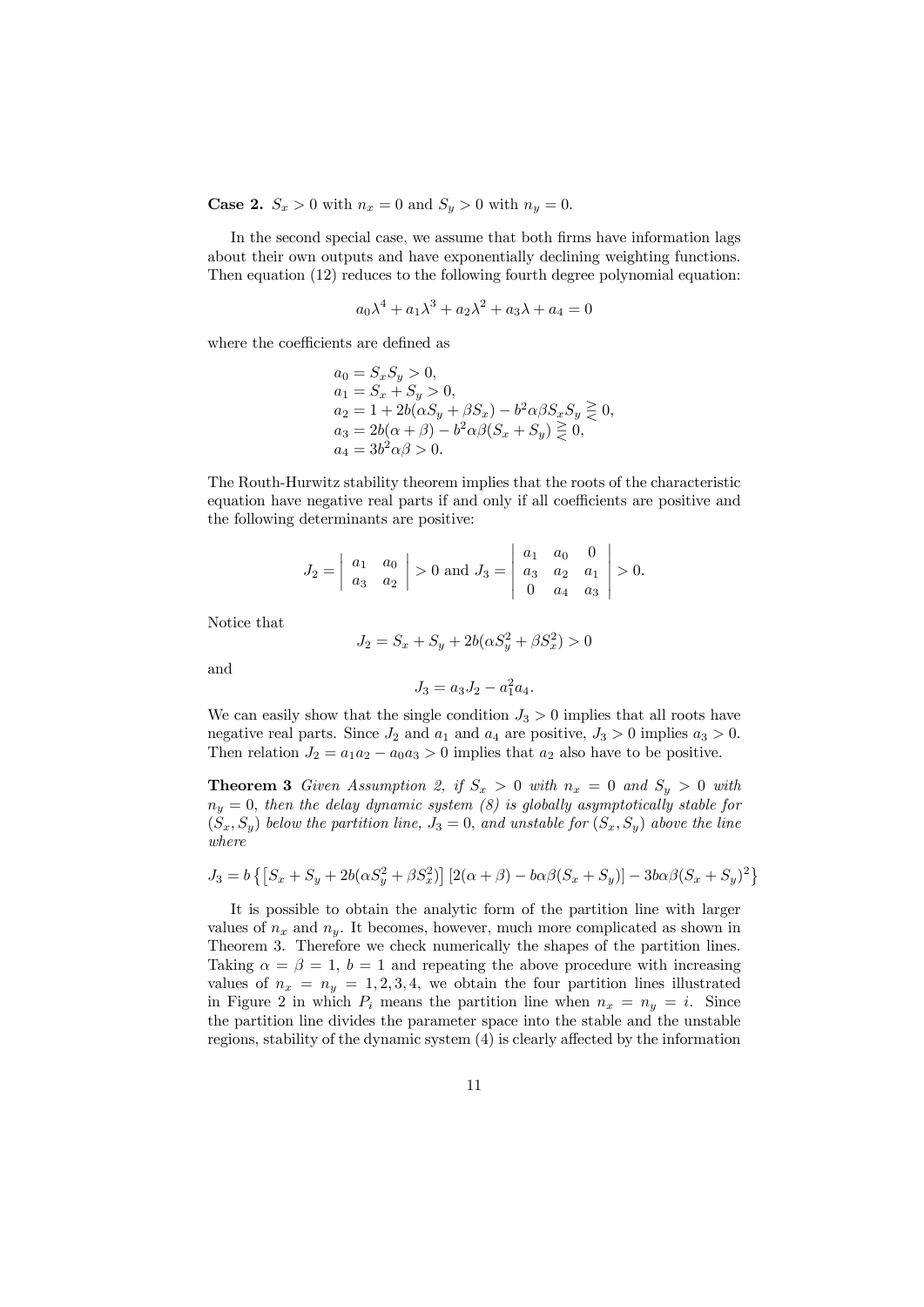lags about the firms's own outputs, similarly to the case of fixed time lags as shown by Howroyd and Russel (1986). Figure 2 indicates that the stable region becomes larger as the partition line shifts upward with increasing values of  $n_x$ and  $n_y$  and converge to the stable region with fixed time delay when  $n_x$  and  $n_y$ tend to infinity.



## 4 Delay Nonlinear Duopolies

In this section we consider the case in which the adjustment speeds are positive functions of the outputs of the firms. In particular, we adopt the linear dependency:

**Assumption 4.**  $\alpha(x) = \alpha x$  with  $\alpha > 0$  and  $\beta(y) = \beta y$  with  $\beta > 0$ .

The continuous dynamic system (1) under Assumption 4 can be written as

$$
\begin{cases}\n\frac{\dot{x}(t)}{x(t)} = \alpha(a - c_x - 2bx(t) - by(t)),\\ \n\frac{\dot{y}(t)}{y(t)} = \beta(a - c_y - 2by(t) - bx(t)).\n\end{cases}
$$
\n(15)

This implies that each firm adjusts its growth rate of the outputs proportionally to a change in the profit. As we have done before, system (15) can be also expressed in terms of the best reply functions,

$$
\begin{cases}\n\frac{\dot{x}(t)}{x(t)} = \bar{\alpha}(R_x(y(t)) - y(t)),\\ \n\frac{\dot{y}(t)}{y(t)} = \bar{\beta}(R_y(x(t)) - x(t)),\n\end{cases}
$$
\n(16)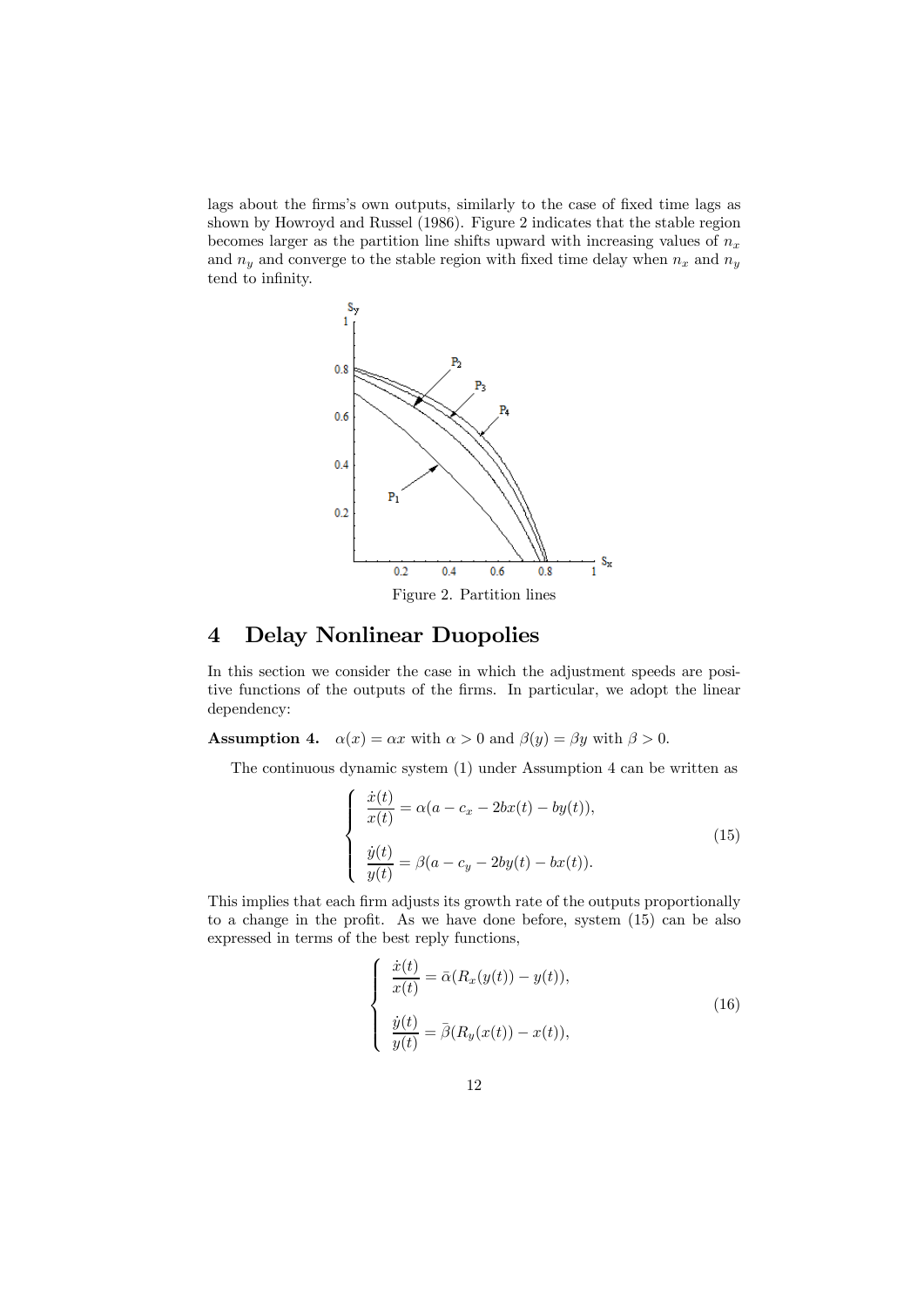which can be interpreted as each firm adjusts its growth rate proportionally to the difference between its profit maximizing output and its actual output. The discrete versions of the duopoly dynamic model (15) or (16) are considered by Huang (2002) adopting a feedback controlling method to stabilize a discrete system and also by Hassen (2004) showing that the stability region of the Nash equilibrium can become larger in a delayed duopoly model.

As in the case of linear duopoly, we first introduce fixed information lags on the own behavior and rewrite (15) as

$$
\begin{cases}\n\dot{x}(t) = \alpha x(t) (a - c_x - 2bx(t - S_x) - by(t)), \\
\dot{y}(t) = \beta y(t) (a - c_y - bx(t) - 2by(t - S_y))\n\end{cases}
$$

which has the same dynamic structure as the Lotka-Volterra type models. Applying the results obtained by Shibata and Saito (1980), we can demonstrate that this fixed delay Cournot model displays various dynamic behavior ranging from periodic solutions to chaotic solutions. Figure 3 illustrates emergence of chaotic oscillation under  $\alpha = \beta = 1$ ,  $c_x = c_y = 1$ ,  $a = 3$ ,  $S_x = 1.6$  and  $S_y = 0.9$ .



Figure 3. Chaotic solution of the fixed delay Cournot model

We now introduce continuously distributed lags into  $(15)$ ,

$$
\begin{cases}\n\dot{x}(t) = \alpha x(t) \left( a - c_x - 2bx^{\varepsilon}(t) - by^{\varepsilon}(t) \right), \\
\dot{y}(t) = \beta y(t) \left( a - c_y - bx^{\varepsilon}(t) - 2by^{\varepsilon}(t) \right),\n\end{cases} \tag{17}
$$

where the expected values of the firms' own outputs, the expected values of the competitors' outputs and their weighting functions are given as in the previous section.

To examine local dynamics of the above system in a neighborhood of the equilibrium point  $(x^c, y^c)$  where  $x^c = x^e = x^e$  and  $y^c = y^e = y^e$ , we need to examine the linearized version of system (17). By considering the right hand sides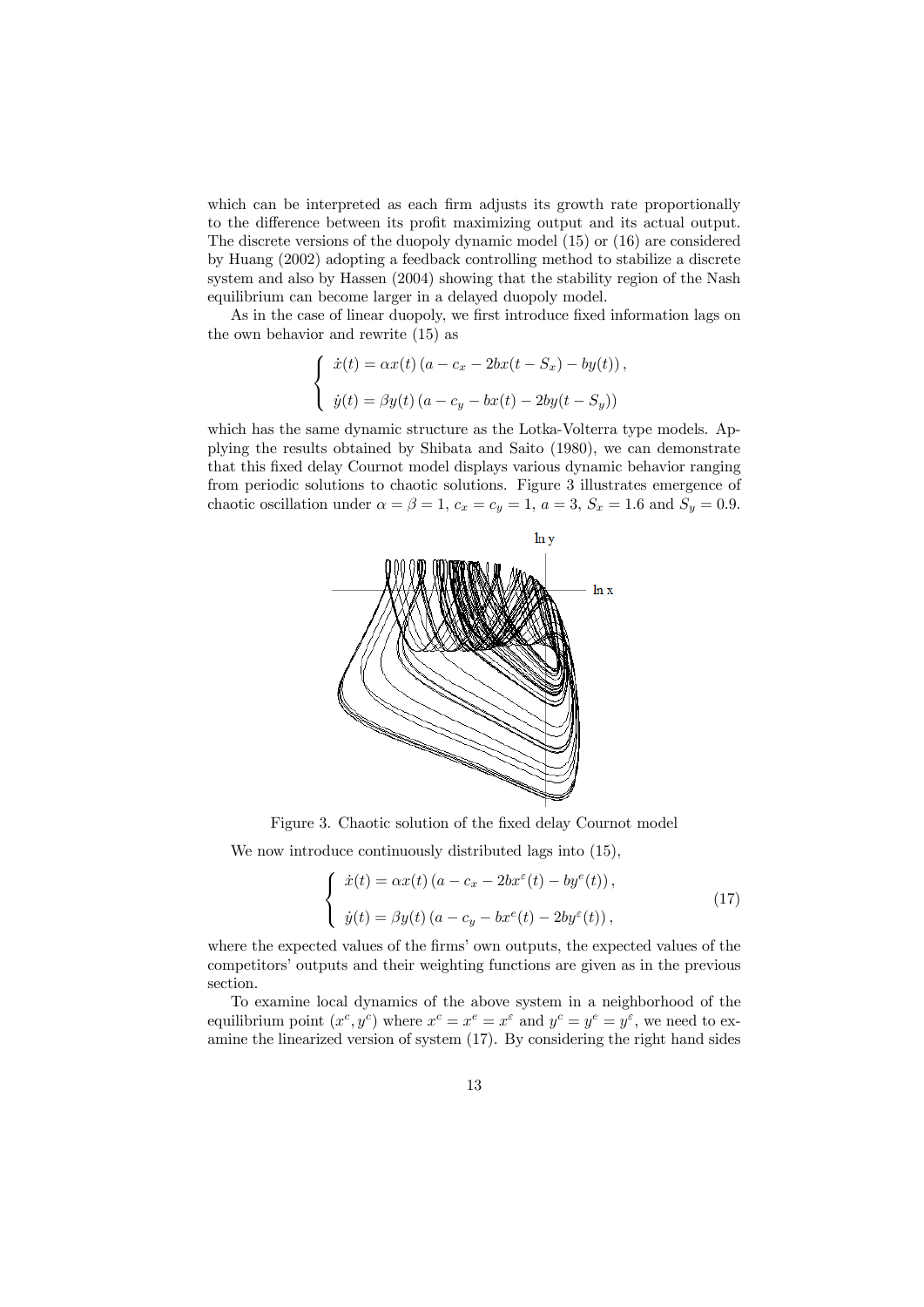as three-variable functions (depending on x,  $x^{\varepsilon}$ ,  $y^{\varepsilon}$  and y,  $x^{\varepsilon}$ ,  $y^{\varepsilon}$ , respectively), the linearized system becomes

$$
\dot{x}_{\delta}(t) = \alpha x^{c} \left(-2b \int_{0}^{t} w(t-s, S_{x}, n_{x}) x_{\delta}(s) ds - b \int_{0}^{t} w(t-s, T_{y}, m_{y}) y_{\delta}(s) ds\right),
$$

$$
\dot{y}_{\delta}(t) = \beta y^{c} \left( -b \int_{0}^{t} w(t-s, T_{x}, m_{x}) x_{\delta}(s) ds - 2b \int_{0}^{t} w(t-s, S_{y}, n_{y}) y_{\delta}(s) ds \right),
$$

which has exactly the same form as the linear system (10) if  $\alpha$  and  $\beta$  are replaced by  $\alpha x^c$  and  $\beta y^c$ . Thus the characteristic equation is given by

$$
\bar{A}_x(\lambda)\bar{A}_y(\lambda) - \bar{B}_x(\lambda)\bar{B}_y(\lambda) = 0
$$

where

$$
\bar{A}_x(\lambda) = \left(\lambda \left(1 + \frac{\lambda S_x}{q_x}\right)^{n_x + 1} + 2b\alpha x^c\right) \left(\left(1 + \frac{\lambda T_x}{\bar{q}_x}\right)^{m_x + 1}\right),
$$
\n
$$
\bar{A}_y(\lambda) = \left(\lambda \left(1 + \frac{\lambda S_y}{q_y}\right)^{n_y + 1} + 2b\beta y^c\right) \left(\left(1 + \frac{\lambda T_y}{\bar{q}_y}\right)^{m_y + 1}\right),
$$
\n
$$
\bar{B}_x(\lambda) = b\alpha x^c \left(1 + \frac{\lambda S_x}{q_x}\right)^{n_x + 1},
$$
\n
$$
\bar{B}_y(\lambda) = b\beta y^c \left(1 + \frac{\lambda S_y}{q_y}\right)^{n_y + 1}.
$$

#### 4.1 Effects of the information lag about the own output

Following the same procedure as in the previous section, we have the following result:

**Theorem 4** If  $S_x > 0$  with  $n_x = 0$  and  $S_y = 0$  under Assumption 3, then the delay dynamic system (17) is locally asymptotically stable when  $0 < S_x < S_x^0$ and it is locally unstable when  $S_x > S_x^0$  where

$$
S_x^0 = \frac{\beta y^c + \sqrt{(\alpha x^c)^2 + (\beta y^c)^2 + \alpha \beta x^c y^c}}{b \alpha \beta x^c y^c}.
$$

The  $a_1a_2 - a_0a_3 = 0$  line divides the parameter space into two parts: one in which the system is locally stable and the other in which it is locally unstable. We call it the partition line. Substituting  $a_3 = \frac{a_1 a_2}{a_0}$  into the characteristic equation  $\varphi(\lambda) = 0$  and factorizing it yield  $(a_1 + a_0\lambda)(a_2 + a_0\lambda^2) = 0$  which can be solved for  $\lambda$ . Two of the characteristic roots are purely imaginary and the third is real and negative:

$$
\lambda_{1,2} = \pm \sqrt{-\frac{a_2}{a_0}} = \pm i\xi
$$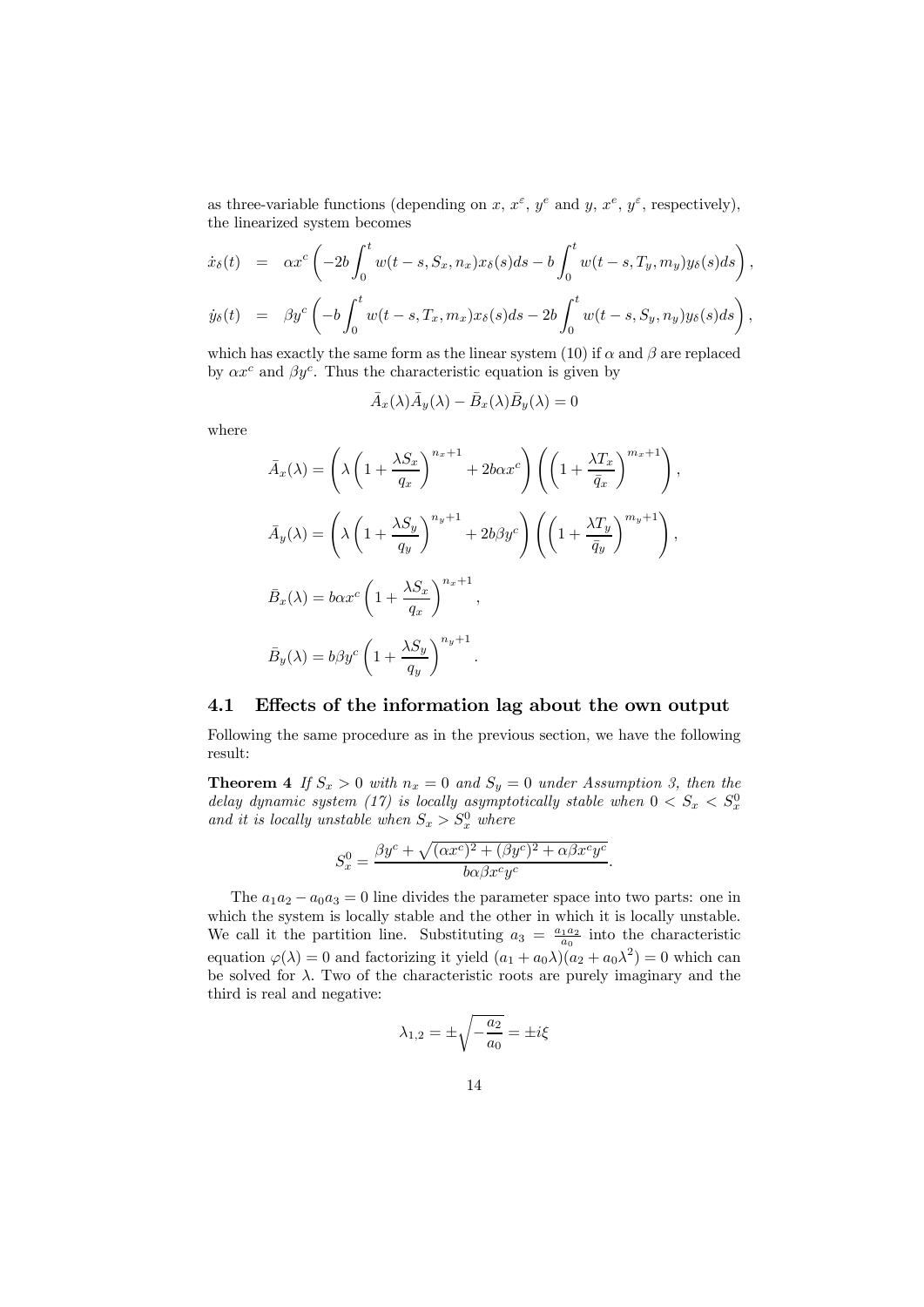$$
\lambda_3 = -\frac{a_1}{a_0} < 0.
$$

We show the appearance of Hopf bifurcation giving the possibility of the birth of limit cycles. To this end, we need to confirm whether the real part of the complex roots is sensitive to a change in a bifurcation parameter. We select  $S_x$ as the bifurcation parameter and suppose that  $\lambda$  is a function of  $S_x$ . Implicitly differentiating the characteristic equation gives

$$
\frac{d\lambda}{dS_x} = \frac{\lambda^3 + 2b\beta y^c \lambda^2 + (-b^2 \alpha \beta x^c y^c)\lambda}{-(3a_0 \lambda^2 + 2a_1 \lambda + a_2)}.
$$

Substituting  $\lambda = i\xi$  with  $\xi^2 = \frac{a_2}{a_0}$ , rationalizing the right hand side and noticing that the terms with  $\lambda$  and  $\lambda^3$  are imaginary and the constant and quadratic terms are real yield the following form of the real part of the derivative of  $\lambda$ with respect to the bifurcation parameter:

$$
\operatorname{Re}\left(\frac{d\lambda}{dS_x}\right) = \frac{a_2 \left[4(b\beta y^c)^2 (b\alpha x^c S_x^0 - 1)\right]}{2a_0(a_1 a_3 + a_2^2)} > 0.
$$

We summarize this result as follows:

**Theorem 5** The stationary point  $(x^c, y^c)$  of delay system (17) is destabilized via a Hopf bifurcation when  $S_x$  increases from  $S_x^0$ .

Figure 4 shows the birth of a limit cycle in this case. In the opposite case in which  $S_y = 0$  with  $n_y = 0$  and  $S_x = 0$ , we have the same results as Theorems 4 and 5 if  $S_x$ ,  $x^c$  and  $\alpha$  are replaced by  $S_y$ ,  $y^c$  and  $\beta$ .



Figure 4. Birth of a limit cycle

Applying Theorem 3, we also have the following result:

and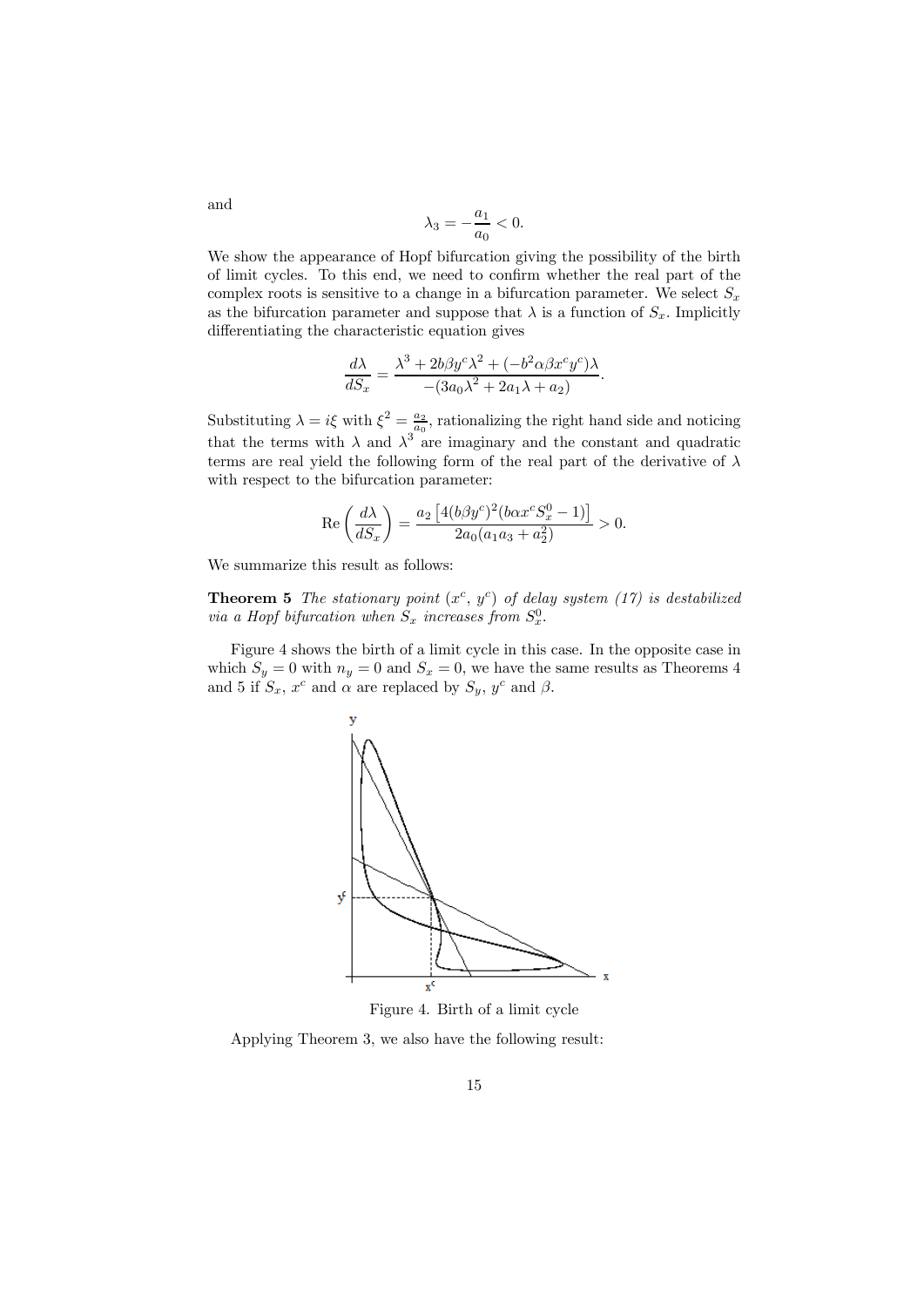**Theorem 6** Given Assumption 3, if  $S_x > 0$  with  $n_x = 0$  and  $S_y > 0$  with  $n_y = 0$ , then the delay dynamic system (17) is locally asymptotically stable for  $(S_x, S_y)$  below the partition line,  $J_3 = 0$ , and locally unstable for  $(S_x, S_y)$  above it where

$$
J_3 = b [S_x + S_y + 2b(\alpha x^c S_y^2 + \beta y^c S_x^2)] [2(\alpha x^c + \beta y^c) - b\alpha \beta x^c y^c (S_x + S_y)]
$$
  

$$
-3b^2 \alpha \beta x^c y^c (S_x + S_y)^2.
$$

The curve of  $J_3 = a_1 a_2 a_3 - (a_0 a_3^2 + a_1^2 a_4) = 0$  is the partition line between the stable and unstable regions. Substituting

$$
a_4 = \frac{a_1 a_2 a_3 - a_0 a_3^2}{a_1^2}
$$

into the characteristic polynomial and factoring it yield

$$
(a_3 + a_1\lambda^2)(a_1a_2 - a_0a_3 + a_1^2\lambda + a_0a_1\lambda^2) = 0
$$

Two of the characteristic roots are purely imaginary,

$$
\lambda_{1,2} = \pm \sqrt{-\frac{a_3}{a_1}} = \pm i\xi,
$$

and the other roots are the solutions of the quadratic equation

$$
a_0a_1\lambda^2 + a_1^2\lambda + a_1a_2 - a_0a_3 = 0,
$$

which have negative real parts, since all coefficients are positive. The appearance of Hopf bifurcation as the value of  $S_x$  crosses the partition line can be examined similarly to the previous case.

**Case 3.**  $S_x > 0$  with  $n_x = 1$  and  $S_y > 0$  with  $n_y = 1$ .

In the third special case we assume that both firms have information lags about their outputs and the weighting function has a bell-shaped curve peaked around  $t - s = S_i$  for  $i = x, y$ . Substituting these values into the characteristic equation and arranging terms indicate that the eigenvalues are the roots of the following sixth degree polynomial,

$$
\varphi(\lambda) = a_0 \lambda^6 + a_1 \lambda^5 + a_2 \lambda^4 + a_3 \lambda^3 + a_4 \lambda^2 + a_5 \lambda + a_6,
$$

where the coefficients are defined as

$$
a_0 = (S_x S_y)^2 > 0,
$$
  
\n
$$
a_1 = 2S_x S_y (S_x + S_y) > 0,
$$
  
\n
$$
a_2 = S_x^2 + 4S_x S_y + S_y^2 - b^2 \alpha \beta x^c y^c S_x^2 S_y^2,
$$
  
\n
$$
a_3 = 2(S_x + S_y) + 2b(\alpha x^c S_y^2 + \beta y^c S_x^2) - 2b^2 \alpha \beta x^c y^c S_x S_y (S_x + S_y),
$$
  
\n
$$
a_4 = 1 + 4b(\alpha x^c S_y + \beta y^c S_x) - b^2 \alpha \beta x^c y^c (S_x^2 + 4S_x S_y + S_y^2),
$$
  
\n
$$
a_5 = 2b(\alpha x^c + \beta y^c) - 2b^2 \alpha \beta x^c y^c (S_x + S_y),
$$
  
\n
$$
a_6 = 3b^2 \alpha \beta x^c y^c > 0.
$$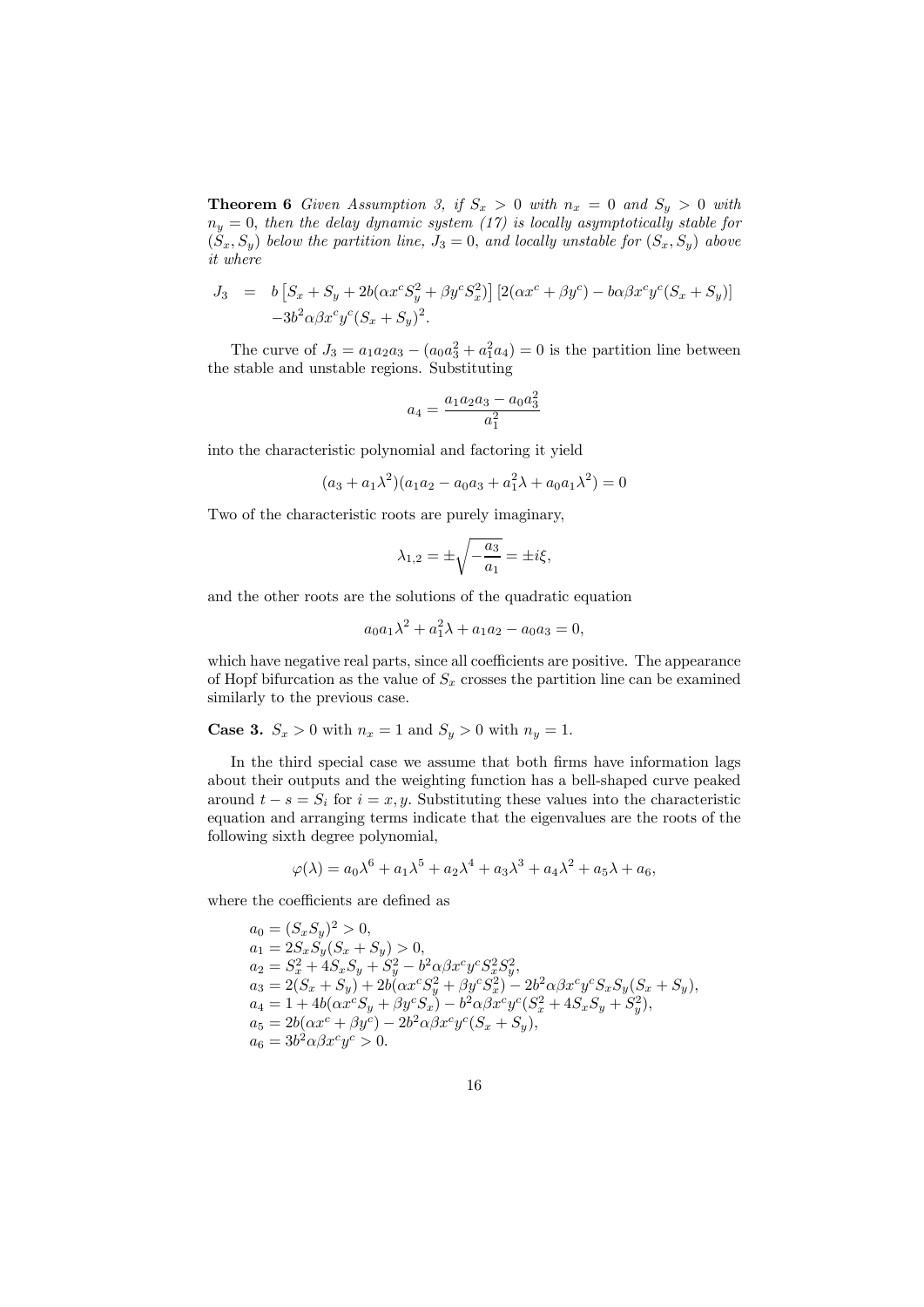The Routh-Hurwitz determinants are defined as follows:  $J_2 = a_1 a_2 - a_0 a_3$ ,

|  |  |  |  |  |  | $J_1 = \begin{bmatrix} a_1 & a_0 & 0 \\ a_3 & a_2 & a_1 \\ a_5 & a_4 & a_3 \end{bmatrix}, J_4 = \begin{bmatrix} a_1 & a_0 & 0 & 0 \\ a_3 & a_2 & a_1 & a_0 \\ a_5 & a_4 & a_3 & a_2 \\ 0 & a_6 & a_5 & a_4 \end{bmatrix}$ and $J_5 = \begin{bmatrix} 1 & 1 & 1 & 1 \\ a_3 & a_2 & a_1 & a_0 & 0 \\ a_5 & a_4 & a_3 & a_2 & a_1 \\ 0 & a_6 & a_5 & a_4 & a_3 \\ 0 & 0 & $ |  |  |  |
|--|--|--|--|--|--|--------------------------------------------------------------------------------------------------------------------------------------------------------------------------------------------------------------------------------------------------------------------------------------------------------------------------------------------------------------------------|--|--|--|
|  |  |  |  |  |  |                                                                                                                                                                                                                                                                                                                                                                          |  |  |  |
|  |  |  |  |  |  |                                                                                                                                                                                                                                                                                                                                                                          |  |  |  |
|  |  |  |  |  |  |                                                                                                                                                                                                                                                                                                                                                                          |  |  |  |

.

It is very hard to analyze the signs of these determinants analytically, therefore we perform numerical simulations. We take  $a = 10$ ,  $b = 1$ ,  $\alpha = \beta = 1$  and  $c_x = c_y = 1$  and numerically confirm that the  $J_5 = 0$  curve is the partition line in Figure 5 where the curves,  $a_2 = 0$ ,  $J_3 = 0$  and  $J_4 = 0$  are located outside the region shown in the figure. In the shaded region below the  $J_5 = 0$  curve, the Routh-Hurwitz stability conditions are satisfied.



Figure 5. Tthe partition line and stable region

We also numerically confirm that with the selection of  $S_x = 0.4$  and  $S_y =$ 0.2 the dynamic system (17) generates complex dynamics. It is illustrated in Figure 6 where the time trajectory is plotted in the  $(\ln x, \ln y)$  space. It is well known that the weighting function (9) converges to the Dirac delta function when  $n_x$  and  $n_y$  tend to infinity. We also showed earlier that the characteristic polynomial of continuously distributed delay models also converge to that of the fixed delay, so in the limiting case, the model with continuously distributed time lag becomes identical with the fixed time delay model. Comparing Figure 3 with Figure 6 reveals the similarity between dynamics generated by the model with continuously distributed time lag and dynamics by the fixed time delay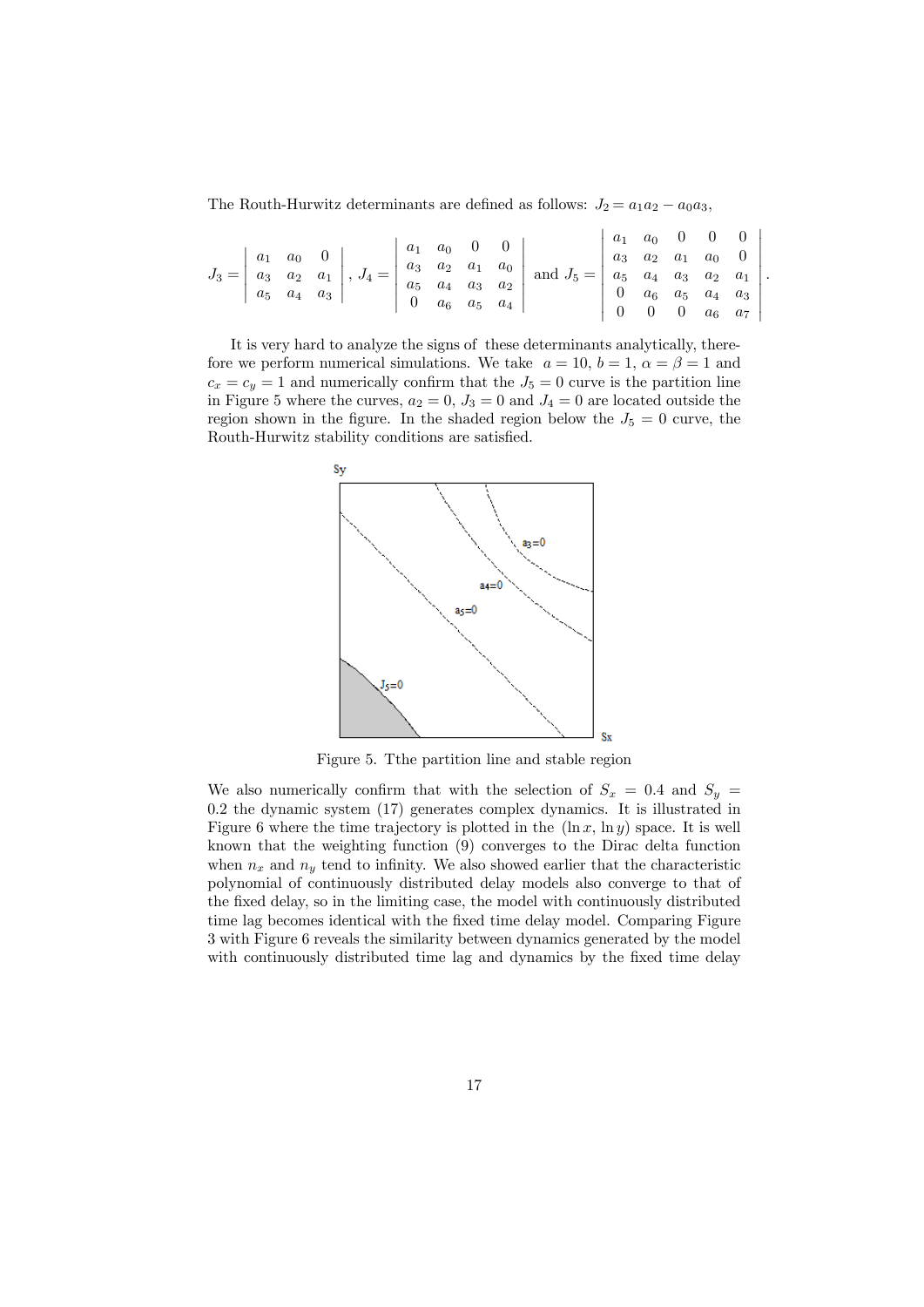model even when  $n_x = n_y = 1$ .



Figure 6. Trajectory in the (ln x, ln y) space

#### 4.2 Effects of the information lag about the rival's output

In this section we assume again that there are no information lags about the own outputs of the firms, similarly to the model introduced in Section 3.1, however we assume the nonlinear adjustment process (15). In this case the characteristic equation (11) has the form

$$
(\lambda + 2b\alpha x^c)(\lambda + 2b\beta y^c) \left(1 + \frac{\lambda T_x}{\bar{q}_x}\right)^{m_x + 1} \left(1 + \frac{\lambda T_y}{\bar{q}_y}\right)^{m_y + 1} - b^2 \alpha \beta x^c y^c = 0.
$$
 (18)

This is the same equation as (12) when  $\alpha$  and  $\beta$  are replace by  $\alpha x^c$  and  $\beta y^c$ , respectively. In Section 3.1 we have proved that all roots of equation (12) have negative real parts, which also holds for equation (18) showing that the stationary state is always locally asymptotically stable.

## 5 Conclusion

Dynamic duopolies were examined with linear price and cost functions. We assumed first constant speeds of adjustment in a gradient adjustment process. It is well-known that the stationary state is always globally asymptotically stable. If the firms have fixed or continuously distributed time delays only on the outputs of the rivals, then stability is preserved. The stability might be lost if the firms have delays in their own outputs.

Similar results were shown in the case when the firms adjust their growth rates of the outputs proportionally to the changes in their profits. The resulting dynamic systems are nonlinear, and we have shown that similar results hold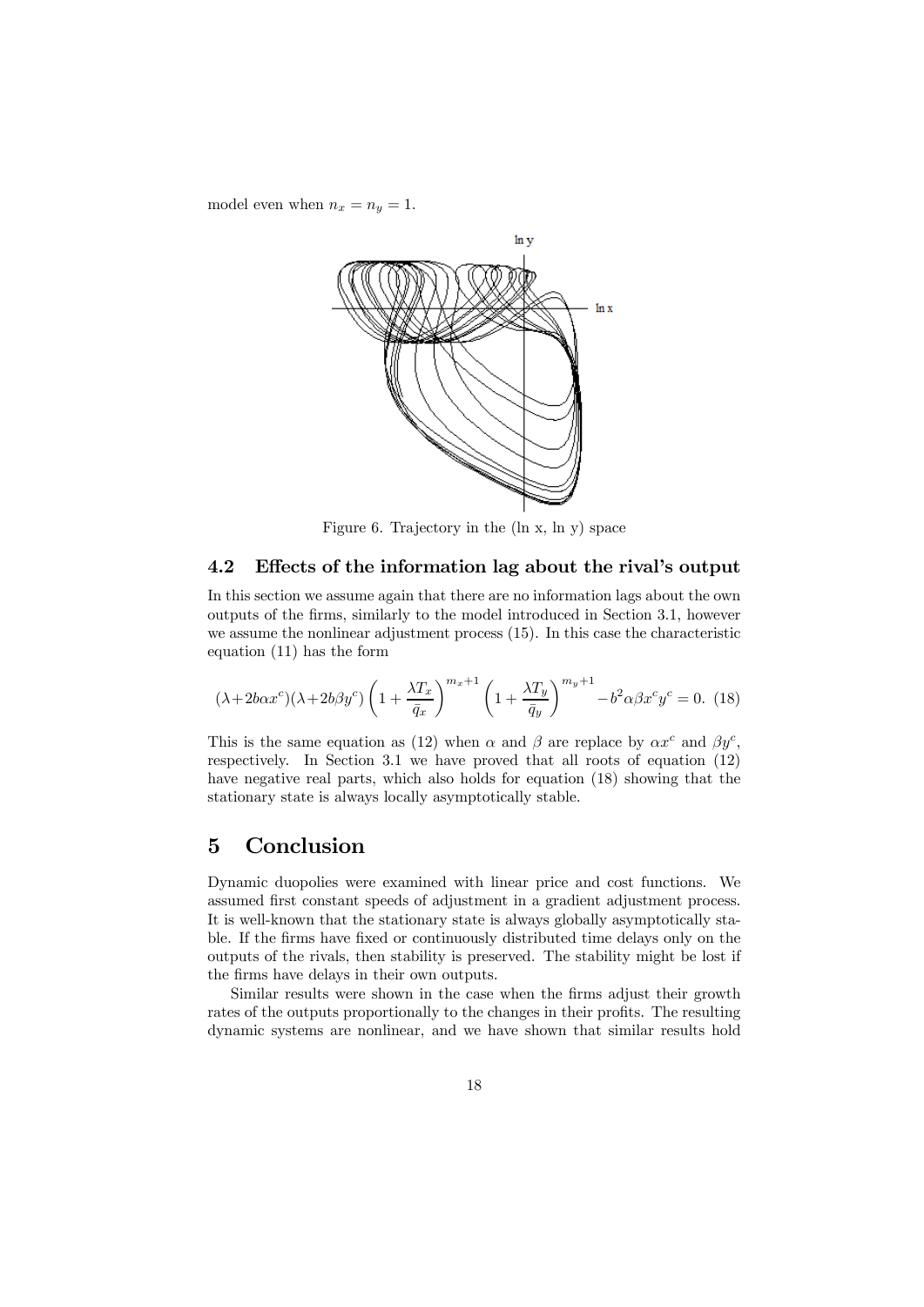about the local asymptotical stability of the steady state. In the case of stability loss Hopf bifurcation occurs giving the possibility of the birth of limit cycles around the stationary state.